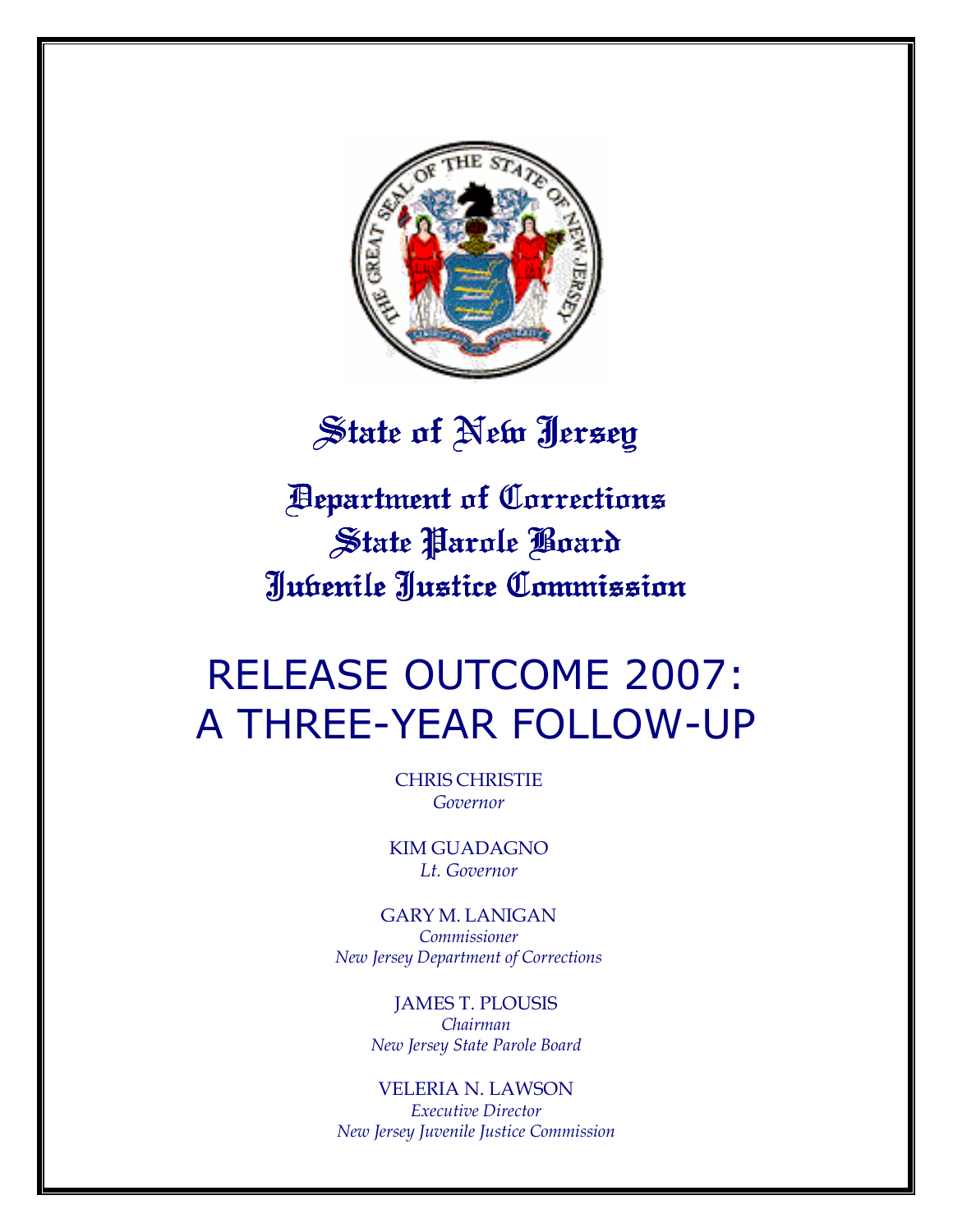# Acknowledgements

### New Jersey Department of Corrections

**Gary M. Lanigan**  *Commissioner*  **Mark J. Cranston**  *Chief of Staff*  **Doug Gerardi, Ph.D.**  *Director, Office of Policy & Planning*  **Deirdre Fedkenheuer**  *Coordinator, Media Affairs*  **Kristen M. Zgoba, Ph.D.**  *Supervising Research Scientist*  **Catherine Halper**  *Supervisor, Resource Review & Study Unit*  **Sabrina Haugebrook, MPA, MS**  *Research Scientist II*  **Matthew Schuman**  *Public Information Officer*  **Carlos Ayala**  *Program Development Specialist I* 

### New Jersey State Parole Board

**James T. Plousis**  *Chairman*  **David W. Thomas**  *Executive Director*  **Lawrence Gregorio**  *Deputy Executive Director*  **Jeremy Jedynak**  *Director of Information Technology, NJ State Parole Board*  **Dean Ivins**  *Management Information Systems Specialist II*  **Dan Lebak**  *Administrative Analyst 1* 

### New Jersey Juvenile Justice Commission

**Veleria N. Lawson**  *Executive Director*  **Gloria Hancock, Ed.D.**  *Deputy Executive Director, Programs*  **Mike Aloisi, Ph.D.**  *Supervising Administrative Analyst* 

#### New Jersey Division of Criminal Justice **Liz Zupko**

*Administrative Analyst I* 

# New Jersey Office of Information Technology

**Lee R. Winson**  *Software Development Specialist III*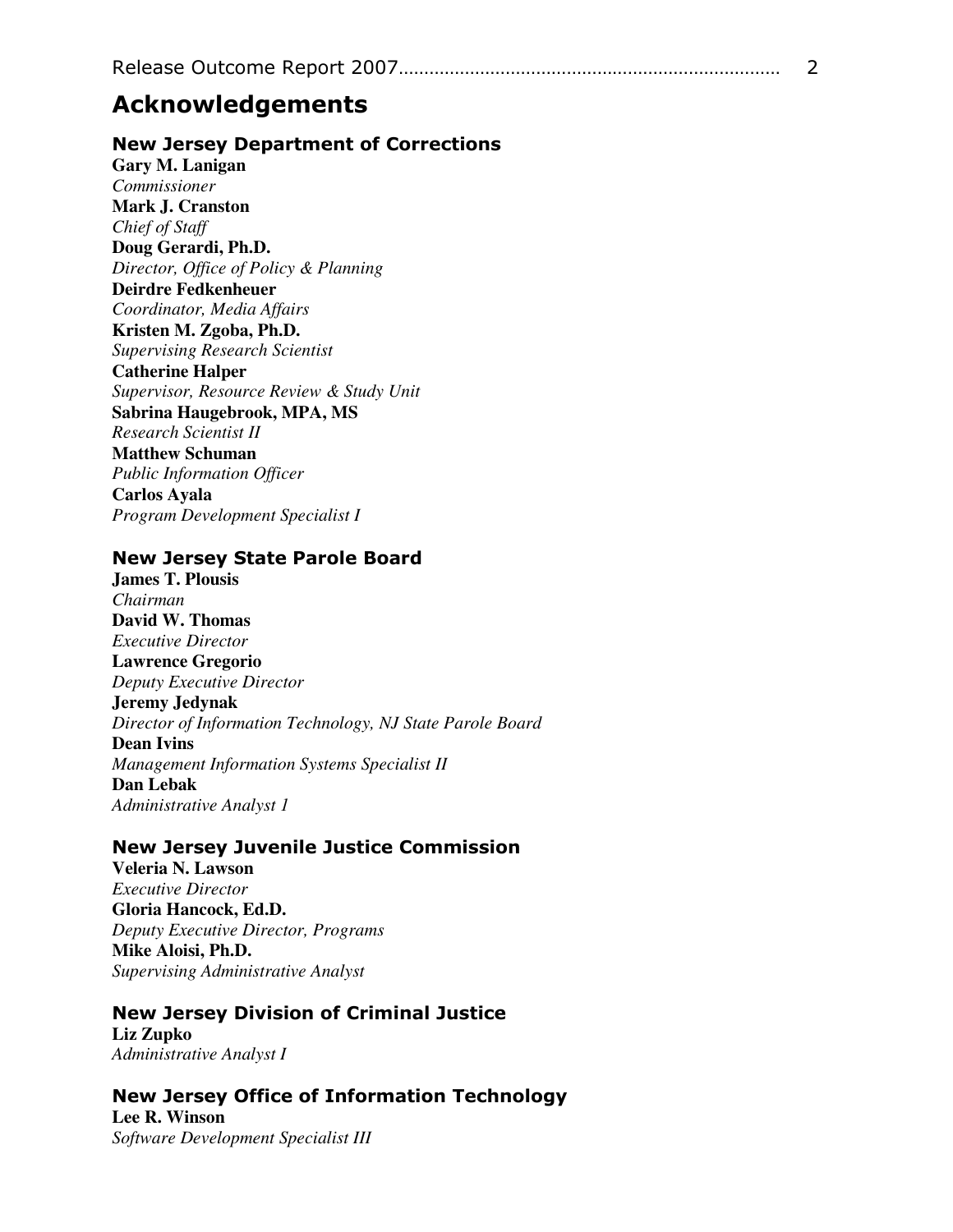# Table of Contents

| <b>Acknowledgements</b>                                  | $\overline{2}$ |
|----------------------------------------------------------|----------------|
|                                                          |                |
| <b>Executive Summary</b>                                 | 4              |
|                                                          |                |
| <b>Introduction</b>                                      | 6              |
|                                                          |                |
| <b>Agency Mission Statements</b>                         | 7              |
|                                                          |                |
| <b>Methodology</b>                                       | 9              |
|                                                          |                |
| <b>Results: NJDOC and NJSPB</b>                          | 11             |
| <b>2007 Release Cohort Characteristics</b>               |                |
| 2007 Release Cohort Recidivism Characteristics           |                |
| <b>Cumulative Rearrest Rates</b>                         |                |
| <b>2007 Release Offenders Most Serious Offense</b>       |                |
| <b>Factors Associated with Recidivism</b>                |                |
| <b>Results: JJC</b>                                      | 16             |
| <b>Overall Recidivism Rates for Youth</b>                |                |
| <b>Time to Failure in Months</b>                         |                |
| <b>Recidivism by Offender Status</b>                     |                |
| <b>Factors Associated with Recidivism</b>                |                |
|                                                          |                |
| <b>Moving Forward: Joint Agency Recidivism Data Mart</b> | 19             |
|                                                          |                |
| <b>Conclusion</b>                                        | 21             |
|                                                          |                |
| <b>Notes</b>                                             | 22             |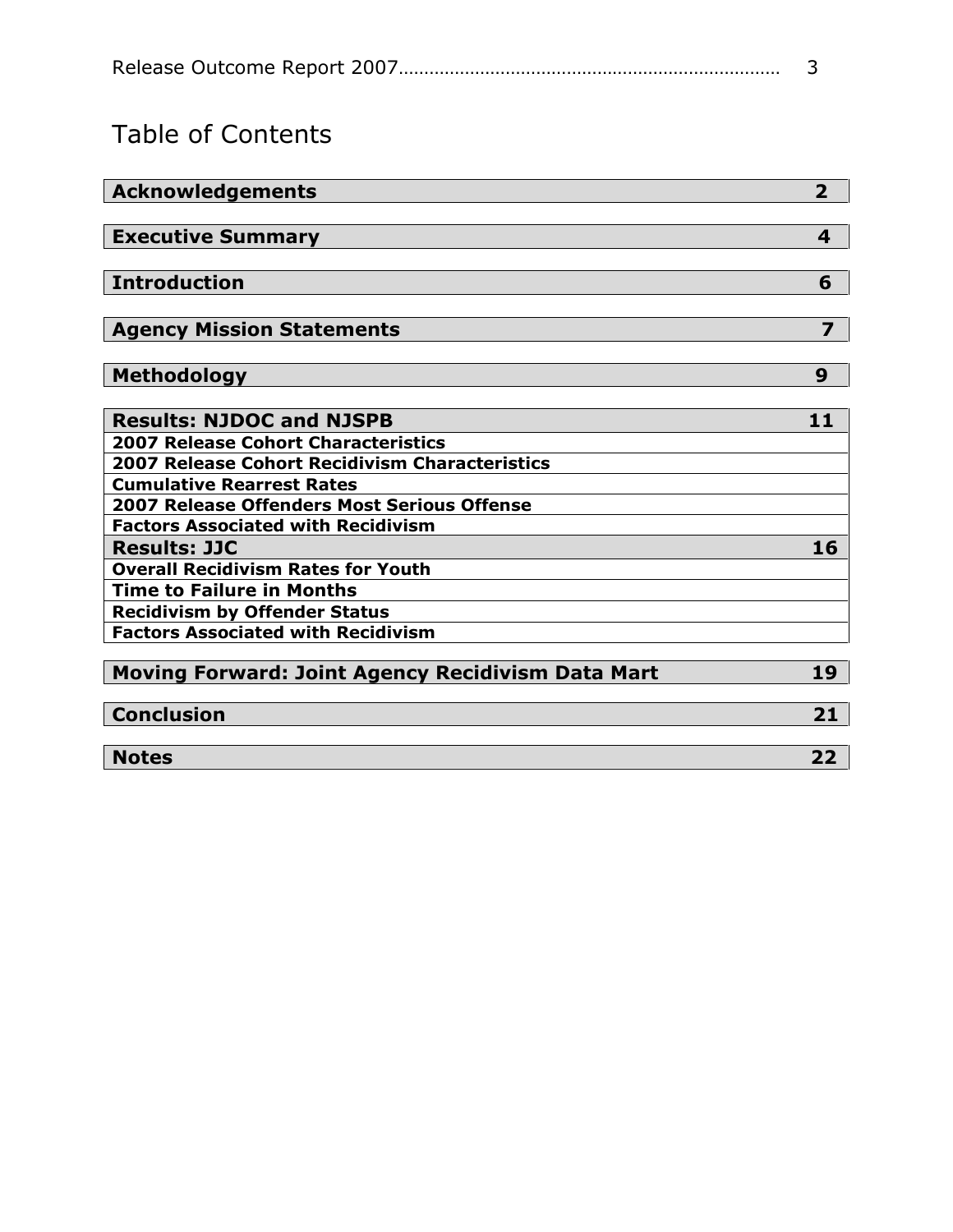# EXECUTIVE SUMMARY

# **SAMPLE CHARACTERISTICS OF 2007 RELEASE COHORT**

- The adult cohort was comprised of 12,617 offenders, 8,003 supervised offenders  $(63.4\%)$ and 4,614 (36.6%) unsupervised offenders
- The juvenile cohort was comprised of 913 releases
- The adult cohort was comprised of 21.4% Caucasian, 60.6% African American, 17.9% Hispanic and .043% Asian
- The juvenile population was predominantly male, and youth of color, with an average age at release of 17.8 years. A disproportionate share lived in the State's most populated urban municipalities, and the population tended to have extensive delinquent backgrounds, averaging 6.7 current and prior adjudications of delinquency.
- The median time served for the adult cohort was 17 months, with a range up to 378 months
- The majority of adult offenders served time for a drug offense (42.9%), followed by a violent offense (27.7%)

# **TOTAL ADULT COHORT RECIDIVISM CHARACTERISTICS**

- 56.7% of the cohort was rearrested
- 44.5% of the cohort was reconvicted
- 37.0% of the cohort was reincarcerated
- The average time to rearrest was less than one year (307 days)
- Offenders were rearrested at higher rates for the same types of crimes for which they originally served time; specifically, drug offenders recommitted drug offenses at the highest rate while weapons offenses were the least repeated offenses
- These recidivism rates are consistent with federal findings of national averages. Moreover, the recent release of the PEW study (Pew Center on the States, *State of Recidivism: The Revolving Door of America's Prisons,* April 2011) indicates that New Jersey is one of a handful of States that has exhibited a double digit decline of 11.4% in return to prison rates between 1999 and 2004. These more recent findings use the same counting measure of readmission to the NJDOC for a new crime or a technical violation and confirm that New Jersey continues to see a decrease in correctional readmission<sup>1</sup>.

# **ADULT RELEASE COHORT RECIDIVISM DIFFERENCES**

- Unsupervised offenders had statistically higher rates of rearrest and reconviction; however, supervised offenders had statistically higher rates of reincarceration and returned via a technical violation or a new crime
- Of those 2,611 supervised offenders who had a technical parole violation (32.6% of supervised sample), they had a median failure time of 210 days; 75% failed within 12 months
- Approximately half (1,999) of the supervised offenders who were rearrested (4,156) did so within 12 months of their release
- Approximately 44% of the unsupervised offenders who were rearrested did so within the first six months; by the 12 month mark, 68% of those who were rearrested had done so
- Unsupervised offenders were rearrested at a statistically shorter time frame than supervised offenders (215 days vs 384 days)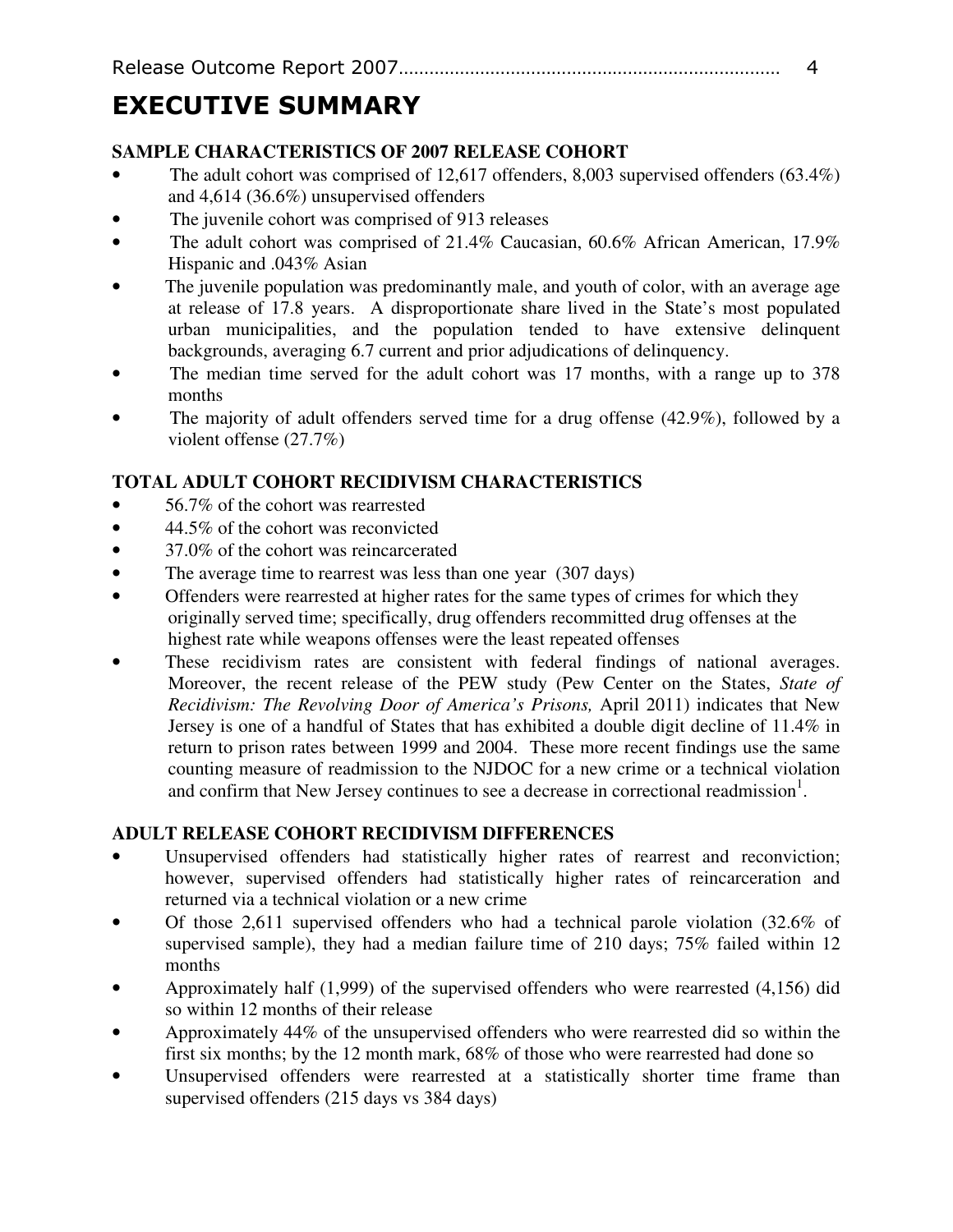# **FACTORS ASSOCIATED WITH ADULT OFFENDER RECIDIVISM**

- Statistically, prior correctional history was the largest contributor to rearrest -- one prior incarceration doubled the odds of a rearrest, while two quadrupled the odds of a rearrest
- Younger offenders were more likely to be rearrested; every additional year of age reduced an offender's odds of rearrest
- Offenders who were rearrested served shorter sentences (21.6 months), while nonrecidivists served 27.6 months
- Drug, weapon and property offenders had equal rearrest rates and were rearrested more than violent offenders
- Race was a significant contributor to rearrest; minority offenders had a 41% increased likelihood of rearrest
- Released males were more likely to be rearrested than females, 58% compared to 46%, respectively

# **JUVENILE COHORT RECIDIVISM CHARACTERISTICS**

- 85.0% of the cohort had a new court filing/arrest
- 75.1% of the cohort had a new court filing/arrest that resulted in a new adjudication/conviction
- 38.9% of the cohort had a new court filing/arrest that resulted in a new commitment to a facility
- The average time for a new court filing/arrest was 256 days
- The average time for a new adjudication/conviction was 273 days
- The average time for a new commitment to a State facility was 303 days

# **FACTORS ASSOCIATED WITH JUVENILE RECIDIVISM**

- Younger were more likely to recidivate (17.7 years of age vs. 18.1 years of age)
- Males were more likely to recidivate (86.1% recidivating vs. 65.3% of females)
- Youth of color were more likely to recidivate (Asian 100%, all of three releases, African American 87.1%, Hispanic 80.6% and Caucasian 77.1%)
- Residents of the most densely populated cities rather than less populated municipalities had higher recidivism rates (91.0% vs. 80.1%)
- Juveniles with a greater number of total (current and prior) adjudications of delinquency (6.9 vs. 5.1) had higher recidivism rates
- Juveniles who committed CDS offenses compared with other types of offenses returned at a higher rate (91.3% recidivated vs. 87.2% for property, 86.4% for weapons, 84.9% for public order, 83.5% for Violations of Probation, and 79.4% for persons offenses)
- Juveniles who committed  $3<sup>rd</sup>$  degree offenses compared with other degree offense categories returned more frequently
- Reading at a lower grade level equivalent based on a MAP Reading Test (5.0 grade level vs. 5.8) was correlated with higher rates of recidivism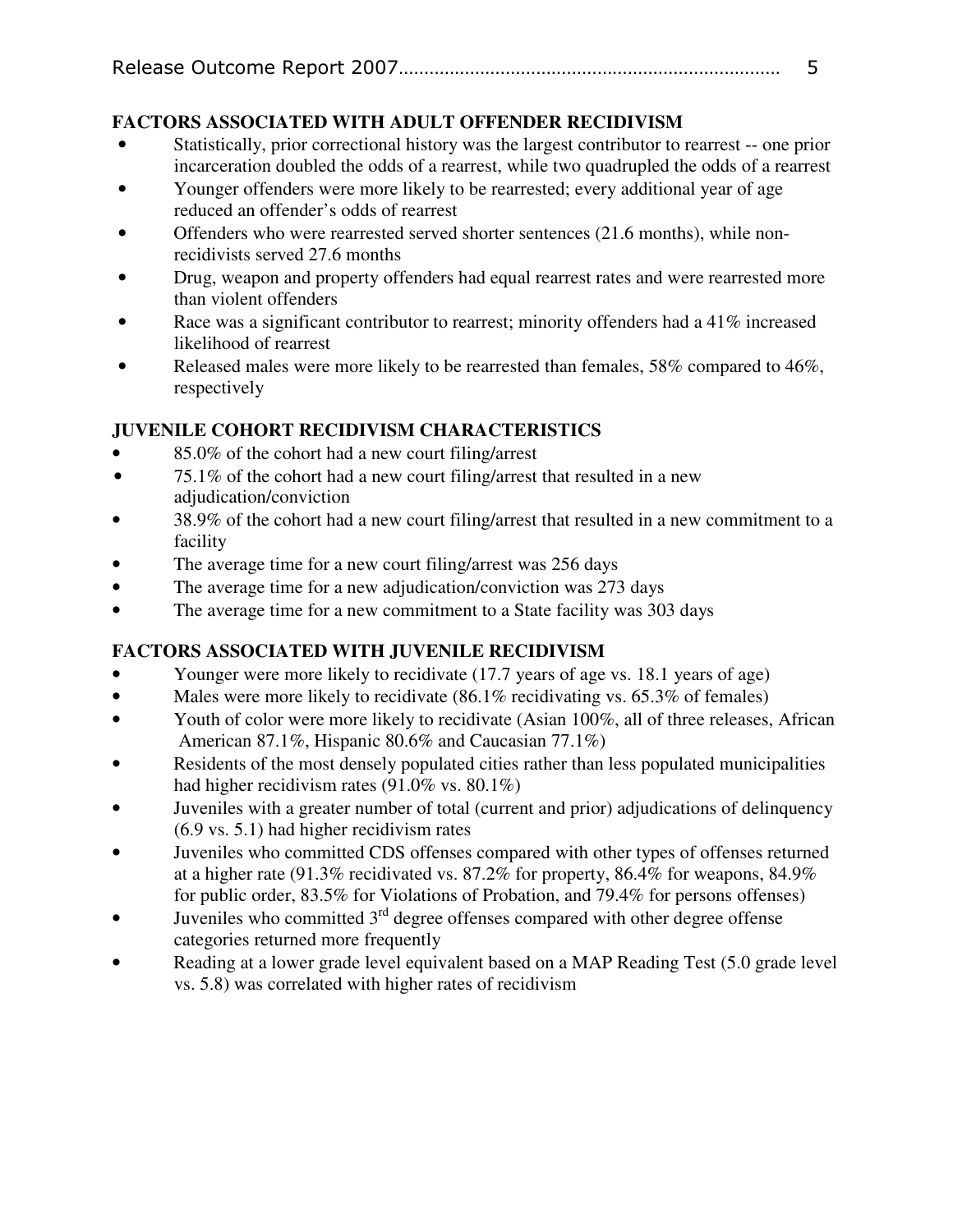|--|--|--|

#### **INTRODUCTION**

Recidivism is defined as repetition of criminal behavior patterns. Law enforcement agencies and, indeed, the public at large are most interested in the performance of the criminal justice system from a taxpayer perspective. Moreover, the law enforcement community is particularly invested in preventing future victimization at the hands of those offenders it is tasked with supervising.

Approximately 13,675 adult inmates and 1,000 juvenile offenders are released annually from correctional facilities in New Jersey. This report measures re-arrest, re-conviction and reincarceration among adults and juveniles released in 2007 from the New Jersey Department of Corrections and the New Jersey Juvenile Justice Commission. These groups will be identified throughout the report as supervised (paroled), unsupervised and juvenile cohorts.

This report – the first of its kind – will meet a legislative mandate instituted by P.L. 2009, c.329, (C.30: 4-91.15). The legislation directs the aforementioned agencies to compose a series of reports that record and examine recidivism rates. With guidance from Governor Christie's Office, a plan for interagency collaboration was developed.

Following the precedent and methodology set by the U.S. Department of Justice, Bureau of Justice Statistics (Langan, P.A., & Levin, D.J. (2002) Report NCJ 193427) and the recent PEW study (Pew Center on the States, *State of Recidivism: The Revolving Door of America's Prisons,* April 2011), a three-year follow-up was undertaken. This time frame allowed for the examination of recidivism patterns and variations among supervision levels and types of offenders, while also contributing to an improved understanding of the factors that impact recidivism.

This report will provide a review of New Jersey's Real Time Recidivism Data Mart, in which various agencies participate and will provide data. This Data Mart will house a wealth of information on offender descriptives and characteristics associated with various levels of offending. The Data Mart will enable New Jersey to produce real-time reports and counts on offender information, which will dramatically increase the State's ability to monitor programmatic demographics, efficiencies and statistical data. The Data Mart is currently under development.

The first sections of the report provide an introduction and the various agencies' mission statements. Additionally, it provides an extensive review of the methodology and definitions used in this report, as they significantly vary among agencies and States.

The following sections address recidivism of the total sample, the supervised and unsupervised adults, the juvenile releases, and the characteristics associated with re-offending and any patterns that have developed.

The final sections focus on a description of the Data Mart and conclusions from the collaborating agencies.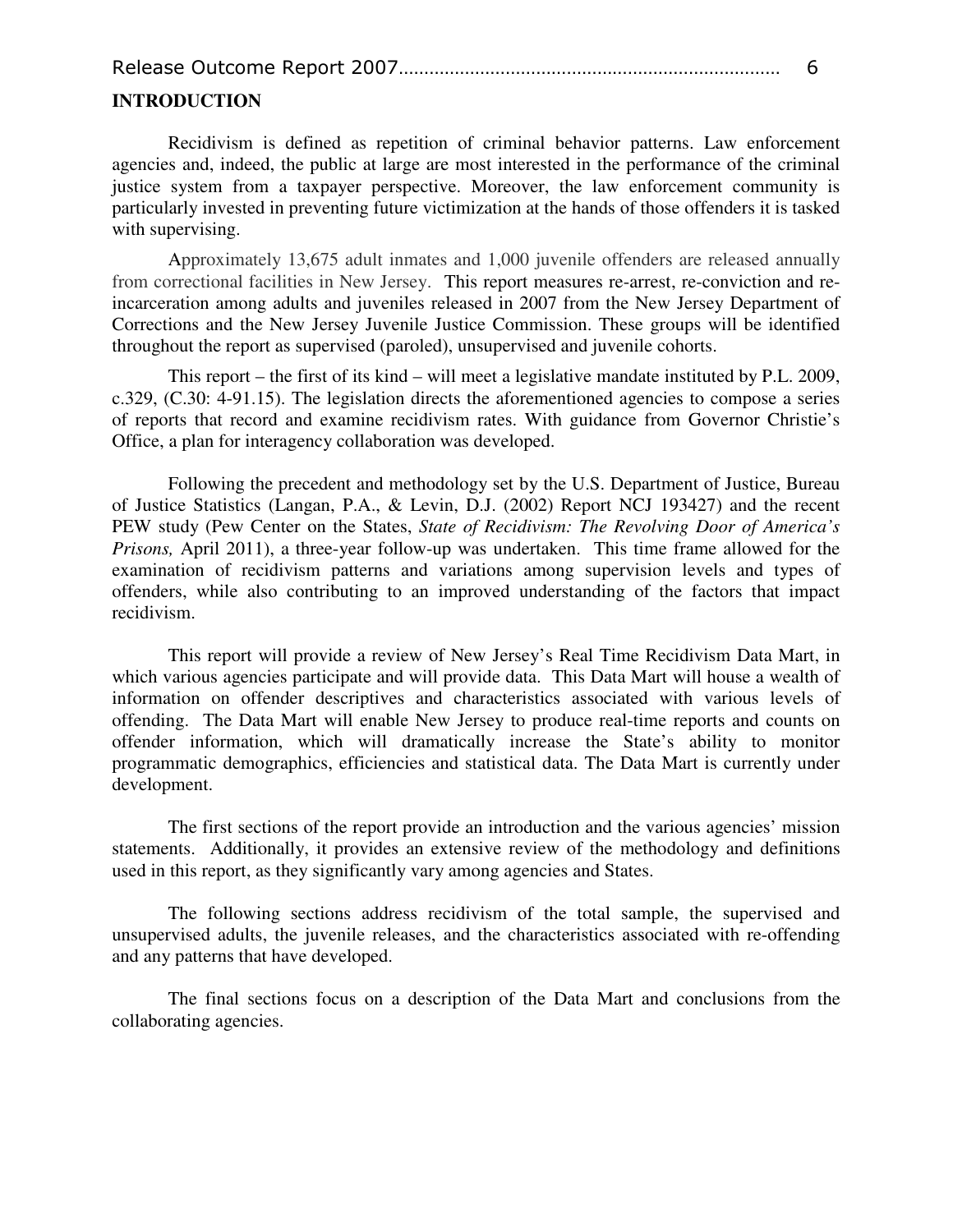#### **AGENCY MISSION STATEMENTS**

#### **New Jersey Department of Corrections**

The mission of the New Jersey Department of Corrections is to protect the public by operating safe, secure, and humane correctional facilities. The mission is realized through effective supervision, proper classification, appropriate treatment of offenders, and by providing services that promote successful reentry into society. According to the 2012 budget, the department is responsible for managing more than \$1 billion and employing approximately 8,500 persons, including more than 6,000 in custody positions to supervise approximately 25,000 inmates. The NJDOC is responsible for 13 institutions -- 11 adult male correctional facilities, one women's correctional institution and a central reception/intake unit. These facilities collectively house inmates in minimum, medium, and maximum security levels. In addition, the Department contracts with 20 community centers to provide for the transition of minimum security inmates back into the community. The department is committed to providing inmate students with structured learning experiences, both academic and social, which will enhance their return to the community as productive citizens. The NJDOC's goal is to provide the inmate students with the experiences and skills necessary to enter and remain current with the advanced technology influencing the current and future job market. Comprehensive academic education and career technical training, infused with technology based skills, are important elements to a successful transition into society and the workforce. The department offers an array of institutional and community-based program opportunities for offenders, including community labor assistance, academic and vocational educational programs, recreational programs, library (lending and law) services, and substance abuse treatment. Other specialized services include victim awareness, chaplaincy services, county assistance quality assurance, liaison to Intensive Supervision Program and ombudsman services, which is a medium utilized by offenders to seek redress for problems and complaints. Additionally, the NJDOC, acting in conjunction with the NJSPB, provide a continuum of treatment services for offenders as they complete their sentences. Public safety is enhanced through the development, coordination, administration and delivery of these institutional and community-based programs and services.

#### **New Jersey State Parole Board**

The New Jersey Parole Act of 1979 places with the New Jersey State Parole Board the authority and responsibility of deciding which inmates of the State's and of the counties' correctional institutions shall be granted release on parole and what the conditions of that release will be. Since 2001, the Board has been charged with the responsibility of overseeing all of the functions, powers and duties of the State's 364 parole officers who supervise and monitor parolees. The Parole Act of 1979 created presumptive parole, meaning that, when an inmate appears before a Board Panel, the assumption, before anything is said or reviewed, is that the inmate has a legitimate expectation of release on his or her parole eligibility date. It is therefore important that the Board make appropriate release decisions based on all relevant information. To assist Board members in this important task, the Board obtains a comprehensive pre-parole package that includes a current psychological evaluation of the inmate as well as a risk and needs assessment tool (the LSI-R) to determine what degree of supervision and what program placement may be appropriate if release is authorized. The statute provides, as to offenses committed on or after August 19, 1997, that an adult inmate shall be paroled unless he or she has failed to cooperate in his or her own rehabilitation or there is a reasonable expectation that the inmate will violate conditions of parole. This statutory standard implements an important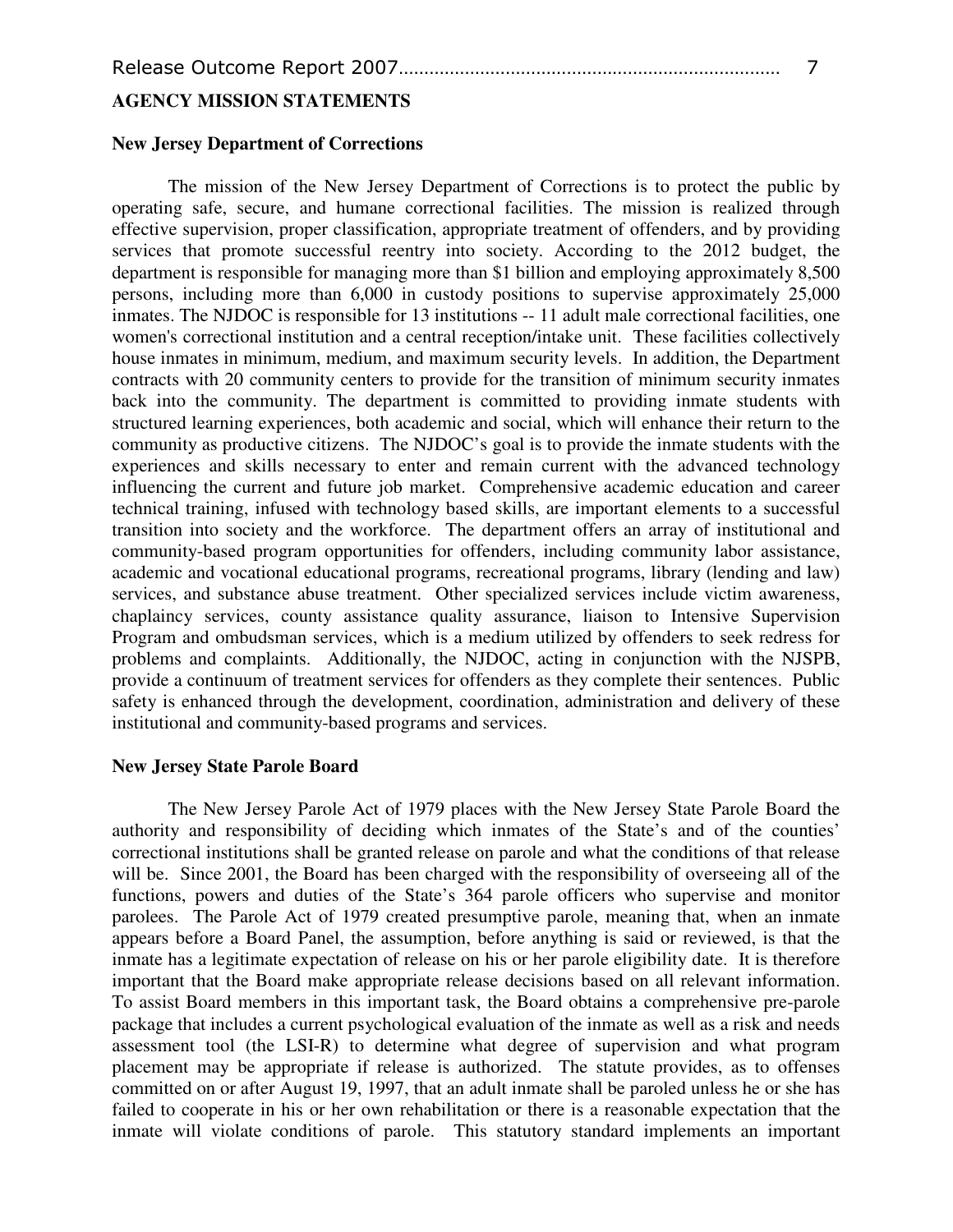objective of parole---namely, to encourage an inmate to avoid institutional disciplinary infractions and to participate in institutional programs while incarcerated. Once an offender is granted parole release, the Board then has the continuing responsibility of ascertaining and monitoring compliance with the conditions of supervision that have been established by the Board. If the parolee does not comply with the conditions of supervision, the Board has the lawful authority to issue a warrant for the arrest of that parolee. Following an administrative hearing, a Board Panel may either "revoke" the grant of parole and return the parolee to prison, or modify the offender's parole conditions.

The mission of the Board is to improve the quality of life for the citizens of New Jersey. The Board seeks to accomplish this through the administration of an innovative parole system. The parole system in New Jersey addresses the needs of the community, victims and offenders through responsible decision-making and supervision processes. The implementation of this system results in effect parole case management and serves to attain the important goals of the Board, to increase public safety and decrease recidivism while promoting successful offender reintegration.

#### **New Jersey Juvenile Justice Commission**

The mission of the Juvenile Justice Commission is to lead the reform of the juvenile justice system in New Jersey as mandated by N.J.S.A 52:17B-169 et seq. The agency employees demonstrate leadership, integrity, commitment and respect as we work to protect public safety, reduce delinquency and hold youthful offenders accountable for their delinquent actions by:

- Partnering with local and county jurisdictions in collaborative efforts to prevent youth from entering the juvenile justice system and intervene with court-involved youth;
- Providing youthful offenders with a continuum of rehabilitative services and sanctions in appropriate settings that promote positive growth and development opportunities; and
- Assisting youthful offenders to achieve successful reentry back to their communities through a network of support services and personal skill development that strengthens their levels of self-sufficiency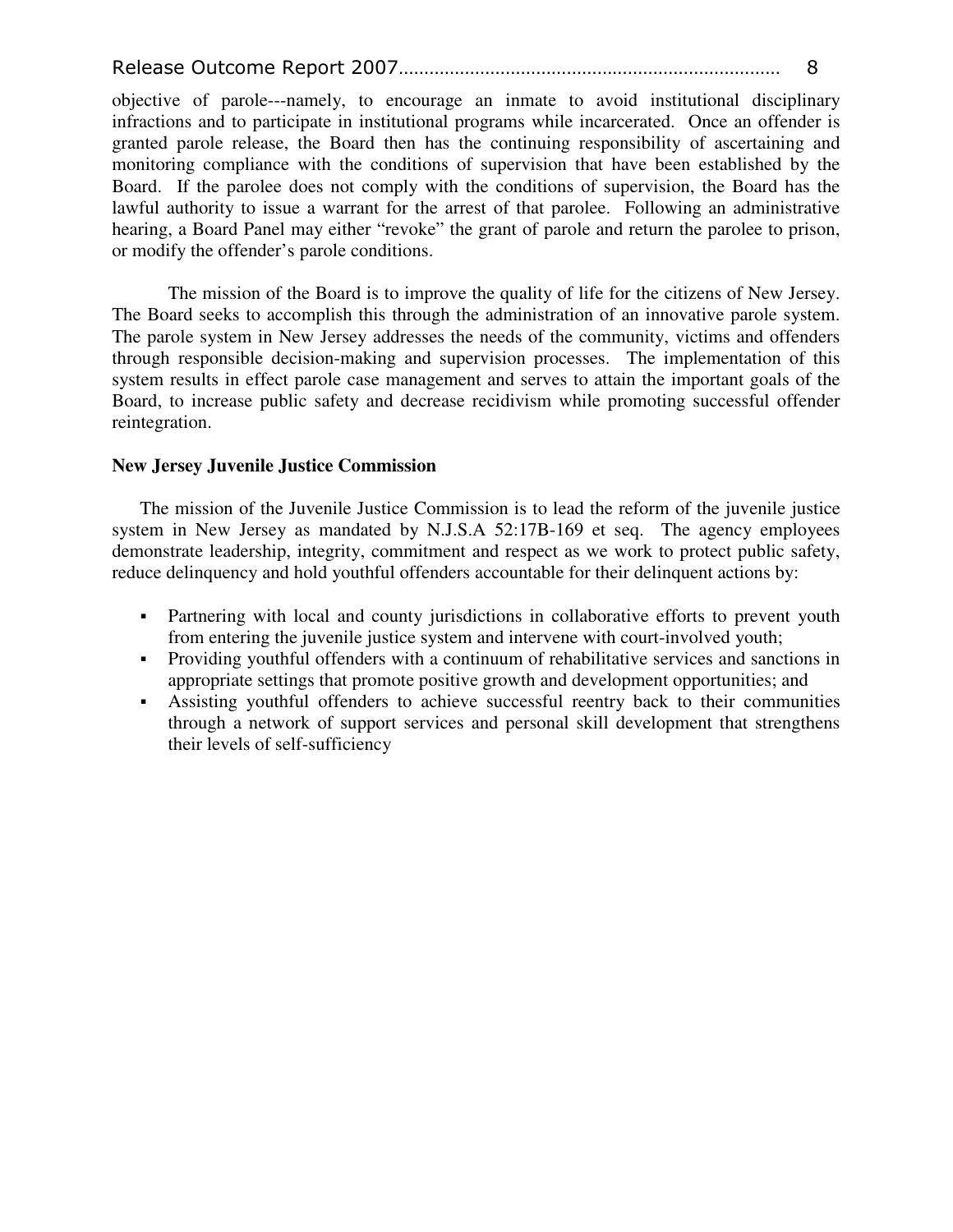#### **METHODOLOGY**

This report examines subsequent criminal activity of adult offenders released from the completion of a maximum sentence with the New Jersey Department of Corrections (n= 4,614) and released to a parole term with the State Parole Board (n=8,003) in 2007; this resulted in the review of criminal activity for a total sample of 12,617 adults. This study also examined the release of juveniles (n=913) from the Juvenile Justice Commission in 2007. The subjects were placed into one of the following three categories: the unsupervised cohort (NJDOC), the supervised cohort (SPB) and the juvenile cohort (JJC). It is important to note that the first valid release date was utilized for each adult offender in the cohort, which resulted in a count of offenders, not releases. This is consistent with previous federal studies and the more recent publication from the Pew Center on the States. However, the juvenile analysis included nine youth who were released twice during the 2007 cohort.

Accordingly, the first rearrest was then tracked on various characteristics in an effort to not inflate the statistics. The adults that are excluded from this study are out-of-state releases or offenders who recidivated outside New Jersey, split probation offenders, offenders without a State Bureau of Identification (SBI) number, and offenders who were deported or deceased. This accounted for 7.7% of the universe of releases. Juveniles who were excluded from this study included readmission for probationers, return from escapes, transfers, cases released from county jails/juvenile county detention centers and those released from Camden Prep or any other "stray" non-JJC-related settings. This accounted for 7.0% of the universe of releases.

In an effort to provide the highest degree of data available for review of recidivism, and beyond that supplied by federal studies, the State of New Jersey has provided data on all three levels of criminal activity as well as violations of supervision. Specifically, the adult release cohort was tracked and measured in the following ways:

- 1. Rearrest: Measured as the first rearrest on felony or misdemeanor charges within the three-year follow-up, regardless of disposition. This count would include a new arrest/crime for a parolee. This date is tracked for a review on time to failure.
- 2. Reconviction: Measured as the first reconviction from at least one charge within the three-year follow-up. This count is regardless of whether or not the offender went on to be reincarcerated.
- 3. Reincarceration: Measured as the first return to State prison for any charge within the three-year follow-up. Consistent with the recent Pew study, with the exception of reduced cases due to mismatch identities or missing information (see endnote 1).
- 4. Technical parole violation: Measured as any supervised offender who returns to State prison or county jail within the three-year follow-up for a technical offense (i.e., dirty urine, curfew infraction). A new crime that results in a rearrest for a supervised offender will be counted under the "rearrest" category.

Additional variables are included in an effort to determine whether an association with recidivism exists. These variables include offense dates, the type of rearrest offense, release age, sentence length, time served, index offense type, gender, race/ethnicity and prior criminal history.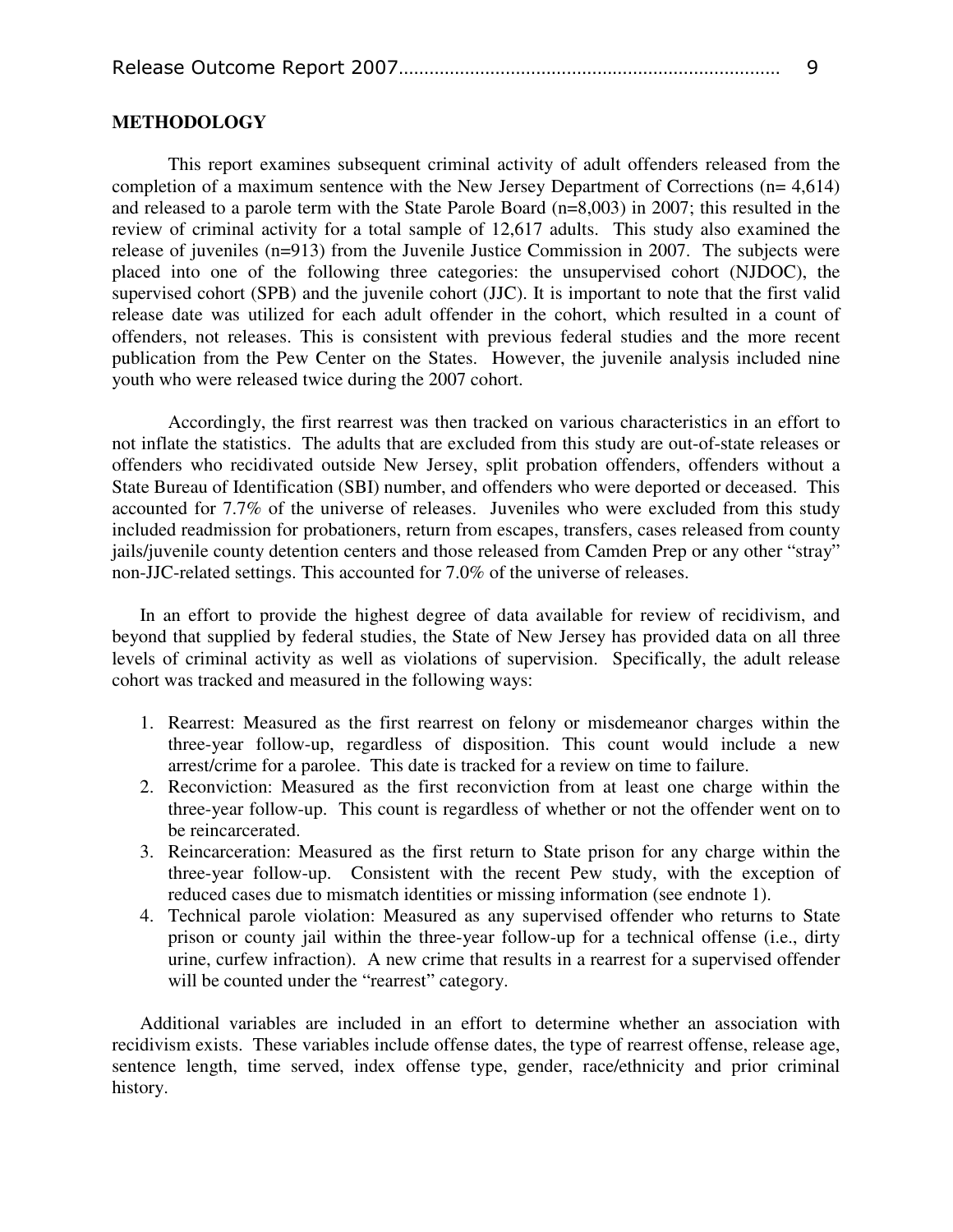Release data from the New Jersey Department of Corrections' Offender Based Correctional Informational System (OBCIS) was matched against the State Police Offender Based Transaction System/Computerized Criminal History (OBTS/CCH) database. OBTS/CCH is used in the generation of New Jersey's "RAP" sheets – Records of Arrest and Prosecution. The inmate SBI number was used to electronically retrieve arrest, conviction and incarceration information for criminal events both prior and subsequent to their 2007 release.

For the JJC analysis, the measures and definitions of recidivism were consistent with the work of the National Council of Juvenile Correctional Administrators (CJCA). Recidivism was defined as "a new offense that would be a crime if perpetrated by an adult, committed by a previously-adjudicated youth who has been released from a program or returned to the community."<sup>2</sup> The three primary measures of recidivism considered in the study address three distinct questions.

- 1. Do youth have a subsequent delinquency court filing or adult arrest for a new offense?
- 2. Do youth have a subsequent adjudication or conviction for a new offense?
- 3. Do youth experience a subsequent commitment to the JJC or to the New Jersey Department of Corrections for a new offense?

The three measures, therefore, are identified as:

- 1. New court filing/arrest: This is regardless of disposition and may not continue to an adjudication of delinquency or conviction as an adult
- 2. New adjudication/conviction
- 3. New commitment to the JJC or NJDOC

The date recorded for the recidivism event was the available date most closely representing when the juvenile was reported to have committed the new offense. The study used this offense date to determine whether a given recidivism event occurred within three, six, 12, 24, or 36 months.<sup>3</sup> The JJC's Information Technology Unit provided a database, based on its Juvenile Information Management System (JIMS), containing youths' names and relevant information to identify youth released from JJC custody during 2007.<sup>4</sup> For each of the releases initially identified, an additional search was conducted with the assistance of the Administrative Office of the Courts (AOC) and the Department of Law & Public Safety's (DL&PS) Division of Criminal Justice. The AOC (Family Division Statistics) provided recidivism-related data from its Family Automated Case Tracking System database, while the DLPS, Division of Criminal Justice provided recidivism-related data from the State Police Criminal Case History database.

Note that since the average age at release for youth in the study was 17.8 years, many youth turned 18 years of age during the follow-up period.<sup>5</sup> As a result, and as suggested by the three questions noted above, the study reviewed both juvenile and adult records for youth in the study in order to assess recidivism.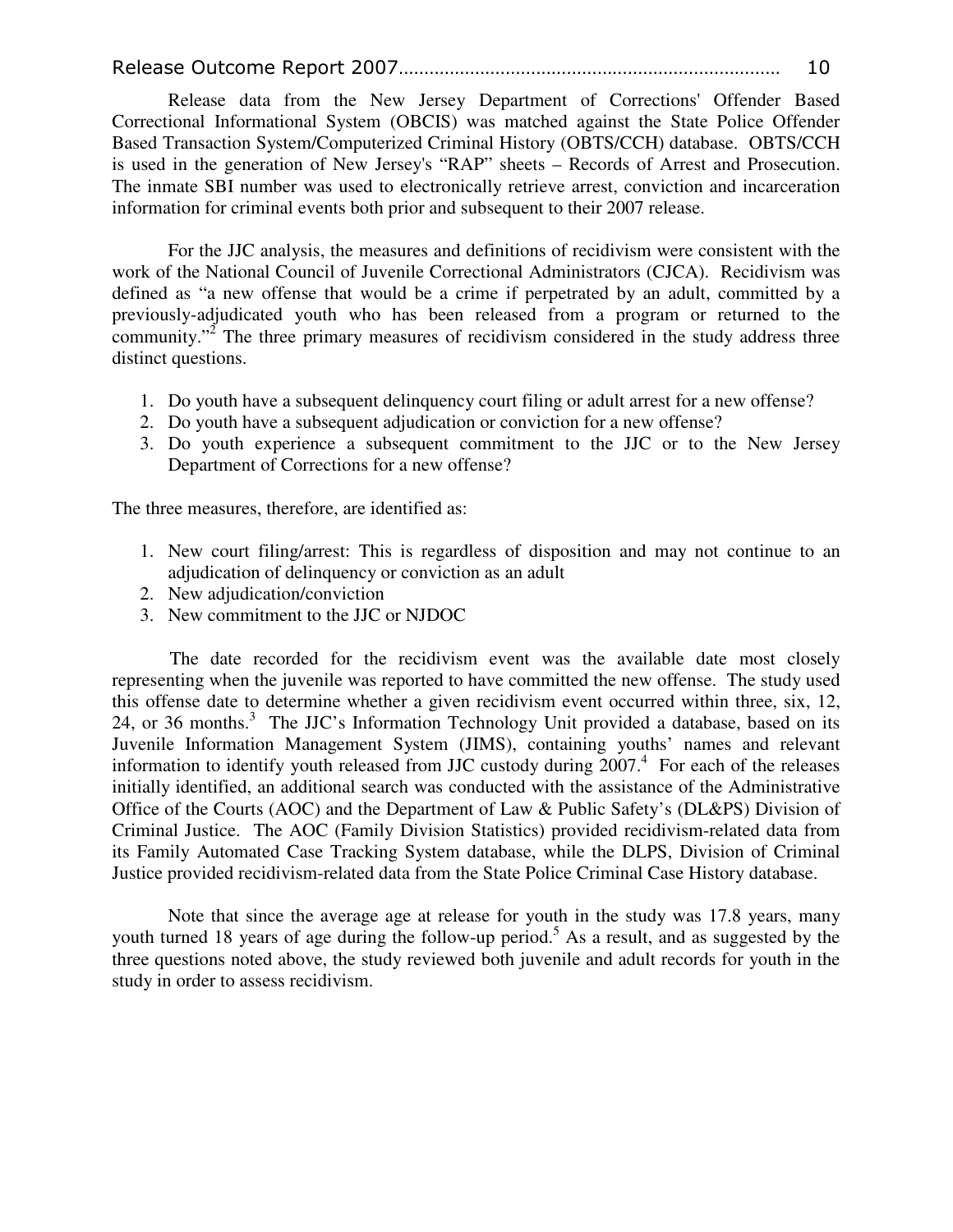#### **RESULTS**

#### **NJ Department of Corrections and NJ State Parole Board**

During calendar year 2007, 13,675 inmates were released from the NJDOC and a sample of 12,617 was used for various operational and data related issues. The supervised offenders represented two-thirds of all offenders released in this cohort. As can be seen in Table 1, of the total sample, 92.5% of offenders were male and 7.5% were female. The racial characteristics of the released offenders (supervised and unsupervised) shows that more African American offenders (60.6%) were released, followed by Caucasian inmates (21.4%) and Hispanic offenders (17.9%). Almost forty-two percent of the sample did not have a prior correctional history, but the remaining 57.9% had a minimum of one additional State incarceration. When one looks closer, 47.2% of the supervised sample had no prior criminal history, while 33.2% of the unsupervised sample had no prior criminal history  $(p<.000)$ . The most prevalent serious offense that the sample committed was a drug offense (42.9%), followed by a violent felony (27.7%). The average release age of all offenders was 34.9, with the unsupervised sample being statistically older at 36.1 (p<.000). The median time served for the 2007 release cohort was 17 months, while the unsupervised sample served statistically less time at 14 months ( $p<.000$ ).

| Table 1:                     | 2007 Release Cohort Characteristics |                           |                           |  |
|------------------------------|-------------------------------------|---------------------------|---------------------------|--|
| Variable                     | Supervised                          | Unsupervised              |                           |  |
| Gender*                      |                                     |                           |                           |  |
| Male                         | 7,350                               | 4,326                     | 11,676(92.5%)             |  |
| Female                       | 653                                 | 288                       | 941 (7.5%)                |  |
| Race*                        |                                     |                           |                           |  |
| Caucasian                    | 1,695                               | 960                       | $2,655(21.4\%)$           |  |
| African American             | 4,758                               | 2881                      | 7,639 (60.6%)             |  |
| Hispanic                     | 1,498                               | 763                       | 2,261 (17.9%)             |  |
| Asian                        | 47                                  | 8                         | 55 (.043%)                |  |
| <b>Prior History*</b>        |                                     |                           |                           |  |
| No Prior History             | 3,780                               | 1,531                     | 5,311 $(42.1\%)$          |  |
| 1 Prior Incarceration        | 2,277                               | 1,431                     | 3,708 (29.4%)             |  |
| 2 Prior Incarcerations       | 1,946                               | 1,652                     | 3,598 (28.5%)             |  |
| <b>Most Serious Offense*</b> |                                     |                           |                           |  |
| Violent                      | 2,316                               | 1,151                     | 3,467(27.7%)              |  |
| Weapon                       | 370                                 | 251                       | 621 (4.9%)                |  |
| Property                     | 626                                 | 469                       | 1,095(8.7%)               |  |
| Drugs                        | 3,506                               | 1,861                     | 5,367 (42.9%)             |  |
| Other                        | 1,148                               | 797                       | $1,945(15.5\%)$           |  |
| <b>Release Age*</b>          | Mean= $34.1$ (SD= $9.6$ )           | Mean= $36.1$ (SD= $9.5$ ) | Mean= $34.9$ (SD= $9.6$ ) |  |
| Time Served in Months*       | Median= $18 (SD = 28.3)$            | Median= $14 (SD = 31.6)$  | Median= $17 (SD = 29.6)$  |  |

 $*p < .000$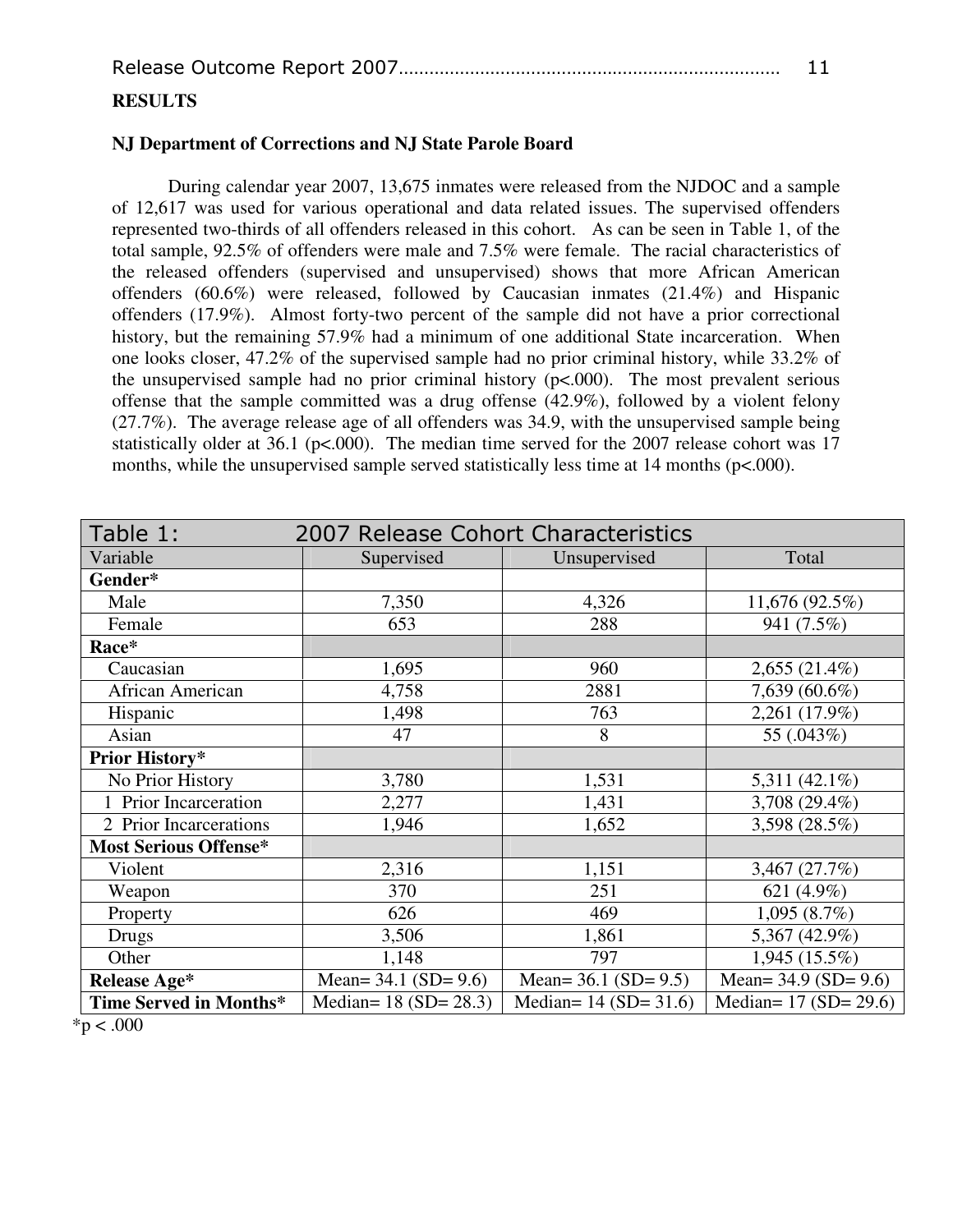As displayed in Table 2, 56.7% of the overall sample was rearrested, 44.5% was reconvicted and 37.0% returned to State incarceration either via a new charge or a technical violation. Of the 8,003 supervised releases, 4,156 (51.9%) were rearrested and 3,847 (48.1%) were not; and of the 4,614 unsupervised releases, 2,999 (65%) were rearrested and 1,615 (35%) were not. The supervised and unsupervised groups were statistically different on all three measures of rearrest, reconviction and reincarceration (p<.000); however, the unsupervised cohort had higher rates on rearrest and reconviction, while the supervised group had the highest rate of reincarcerations. Forty percent of the supervised cohort was returned to State incarceration either via a technical violation (32.5%) or a new charge (8.04%).

Examining the rearrested groups further reveals a higher and earlier incidence of re-arrest among unsupervised release cohort members. Almost half, 1999 (48.1%) of the "Supervised and Re-arrested" group were rearrested within 12 months of their release. In comparison, for almost as many 1,315 (43.8%) of the "Unsupervised and Re-Arrested" group, the arrest occurred within the first six months, and by 12 months of release the cumulative total re-arrested is 2,040  $(68.0\%)$ .

| Table 2:                            | 2007 Release Cohort Recidivism Characteristics     |                        |                      |  |
|-------------------------------------|----------------------------------------------------|------------------------|----------------------|--|
| Variable                            | Supervised                                         | Unsupervised           | Total                |  |
| Rearrest*                           |                                                    |                        |                      |  |
| Yes                                 | 4,156                                              | 2,999                  | 7,155(56.7%)         |  |
| N <sub>0</sub>                      | 3,847                                              | 1,615                  | 5,462 (43.3%)        |  |
| <b>Reconviction*</b>                |                                                    |                        |                      |  |
| Yes                                 | 3,129                                              | 2,489                  | 5,618 $(44.5\%)$     |  |
| N <sub>o</sub>                      | 4,874                                              | 2,125                  | 6,999(55.5%)         |  |
| Reincarceration*                    |                                                    |                        |                      |  |
| Yes                                 | 3,250                                              | 1,373                  | 4,623 (37.0%)        |  |
| N <sub>o</sub>                      | 4,753                                              | 3,241                  | 7,994 (63.0%)        |  |
| Time to Rearrest*                   |                                                    |                        |                      |  |
| 6 Months                            | 1,051                                              | 1,315                  | $2,366(33.1\%)$      |  |
| $7-12$ Months                       | 948                                                | 725                    | $1,673(23.4\%)$      |  |
| 13-18 Months                        | 734                                                | 390                    | 1,124(15.7%)         |  |
| 19-24 Months                        | 635                                                | 243                    | 878 (12.3%)          |  |
| 25-30 Months                        | 448                                                | 200                    | 648 (9.1%)           |  |
| 31-36 Months                        | 342                                                | 126                    | 468 (6.5%)           |  |
| Time to Rearrest (days)*            | Median= $384 \text{ (SD=290)}$                     | Median= $215 (SD=267)$ | Median= 307 (SD=287) |  |
| <b>Time Parole Violation (days)</b> | Median 210 (SD=180); 75% rearrested with 12 months |                        |                      |  |

 $*p < .000$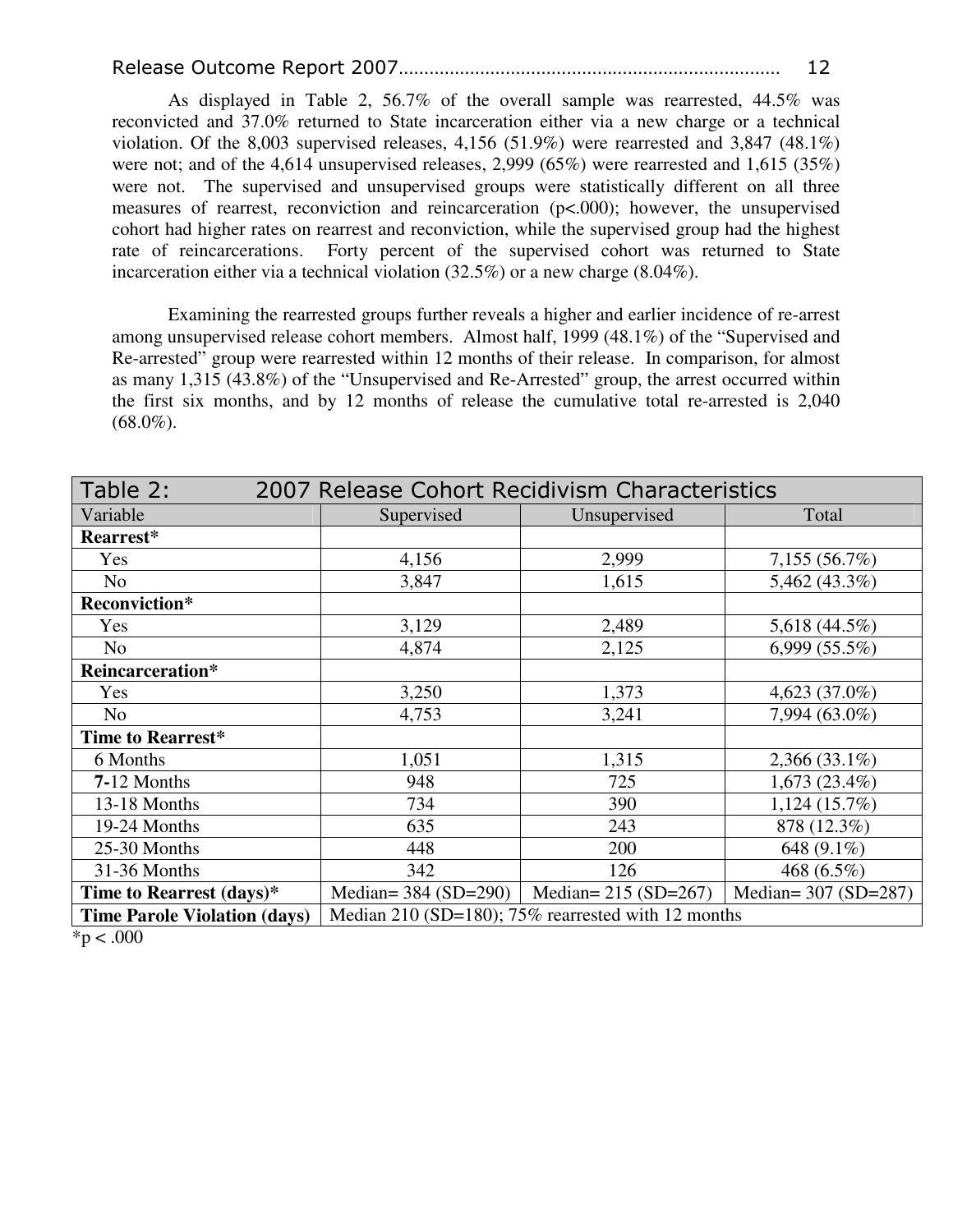As can be seen in Figure 1 below, overall 52% of inmates released to parole supervision were rearrested, and 65% of inmates released at their maximum custodial term were re-arrested at the 36 month mark. Time to arrest was examined at six month intervals. A substantial proportion of the recidivists were rearrested shortly after release, particularly the unsupervised sample.

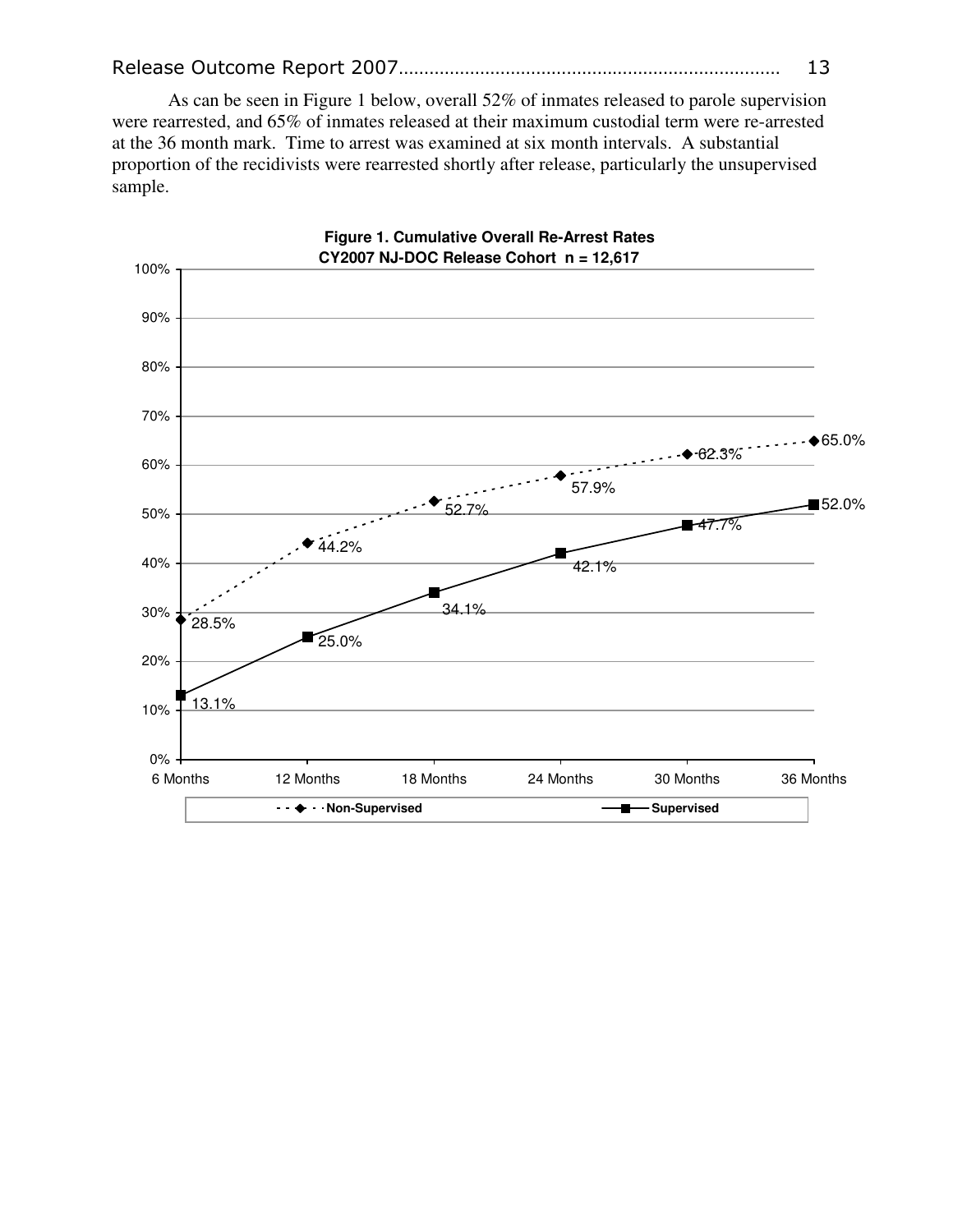

**Figure 2. 2007 Release Offenders from NJ-DOC** 

As graphically displayed in Figure 2, a breakdown of offense categories<sup>6</sup> was analyzed. Offenders with an instant drug conviction returned to prison at a rate of 32% for a new drug offense; this is the highest proportion of offenders who re-committed the same type of offense. Violent offenders returned 26% of the time for a new violent conviction, while property offenders were recommitted 24% of the time with a new property-related crime. Twenty-one percent of released weapons offenders recommitted another weapons offense. There was not a great deal of offense versatility, as the majority of offenders were rearrested for the same type of offense they committed originally.

#### *Factors Associated with Recidivism*

This outcome study examined differences between those who did and those who did not recidivate in terms of a limited number of factors (i.e., variables) available for examination. The analysis of bivariate relationships revealed that for this released population, six factors were associated with rearrest within three years. These factors included prior correctional history, age at release, length of time served, type of committing/admitting offense, race/ethnicity and gender.

*Prior Correctional History.* Prior correctional history was significantly related to the likelihood of rearrest. Almost 63% of offenders who had served one prior correctional term were rearrested, and almost 72% of offenders who served two were rearrested  $(x^2=852.5, p<.000)$ . Multivariate statistics shed further light, indicating that if offenders had one prior correctional incarceration, it doubled the odds of a new arrest by a factor of two, while the odds quadrupled to a factor of four for offenders who had two prior correctional incarcerations.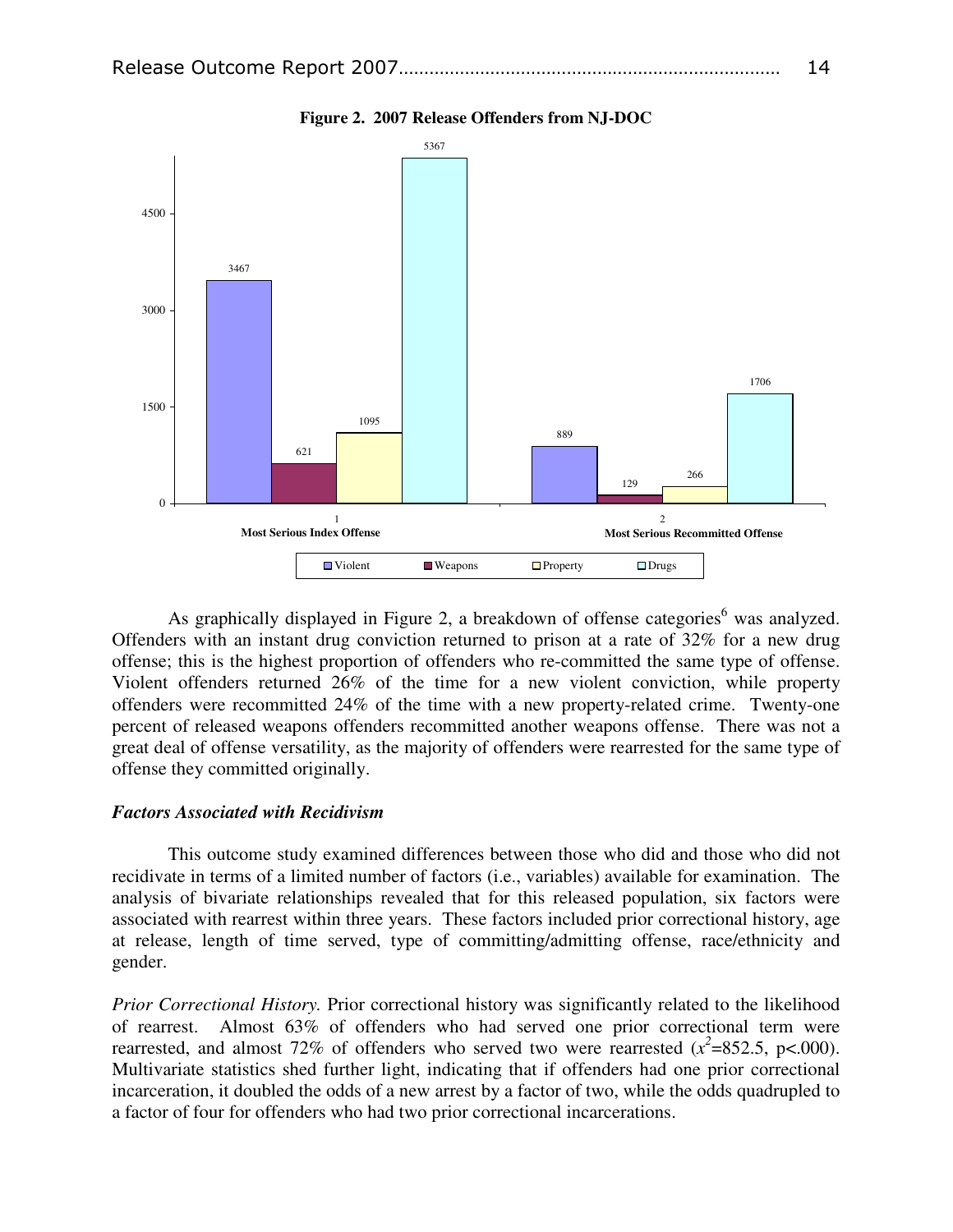*Age at release*. Younger offenders were more likely to have been rearrested than older offenders; the differences across age were statistically significant. Offenders who recidivated were younger than non-recidivists  $(33.60 \text{ years vs. } 36.63, t=17.37, p<0.00)$ . Multivariate statistics indicated that age was inversely related to the odds of rearrest; for every one year increase in age, the offender's odds of a new arrest decreased by a factor of .95.

Length of time served<sup>7</sup>. Offenders were more likely to be rearrested for a new crime if they served shorter amounts of time. Offenders who were rearrested served on average 21.6 months in prison, while non-recidvists served 27.6 months  $(t=10.73, p<.000)$ . Multivariate statistics indicated that the amount of time served was inversely related to the odds of rearrest; for every one month increase in time served, the offender's odds of a new arrest decreased by a factor of .99.

*Type of Committing Offense*. The type of instant offense the offender committed was significant in bivariate tests of independence and multivariate regression models predicting a new arrest. Specifically, offenders who committed weapons, property and drug offenses (60% across all three offenses) were rearrested proportionally more than offenders who committed a violent crime  $(x^2=178.5, p<.000)$ . Offenders who committed weapons, property and drug offenses had an increased probability of a new arrest by 21%. This indicates that violent offenders were rearrested proportionally less than other types of offenders.

*Race/Ethnicity*. The variable of race/ethnicity was significant in bivariate tests of independence and multivariate regression models. Proportionally, African American offenders (63.2%) were rearrested more, compared to Caucasian (49.0%) and Hispanic (44.0%) offenders ( $x^2$ =366.0, p<.000). Multivariate statistics indicated that race/ethnicity was predictive of rearrest, particularly, compared to Caucasians, African Americans and Hispanics had 41% increased odds of a new arrest.

*Gender.* Released males were much more likely to have been rearrested than females (even considering their disproportional representation); the difference was statistically significant. The recidivism rate for males was higher for new arrest within three years of release (58.0% vs. 46.0%,  $x^2$  = 45.5, p<.000). Utilizing multivariate statistics indicated that being male increased the probability of rearrest by 27%.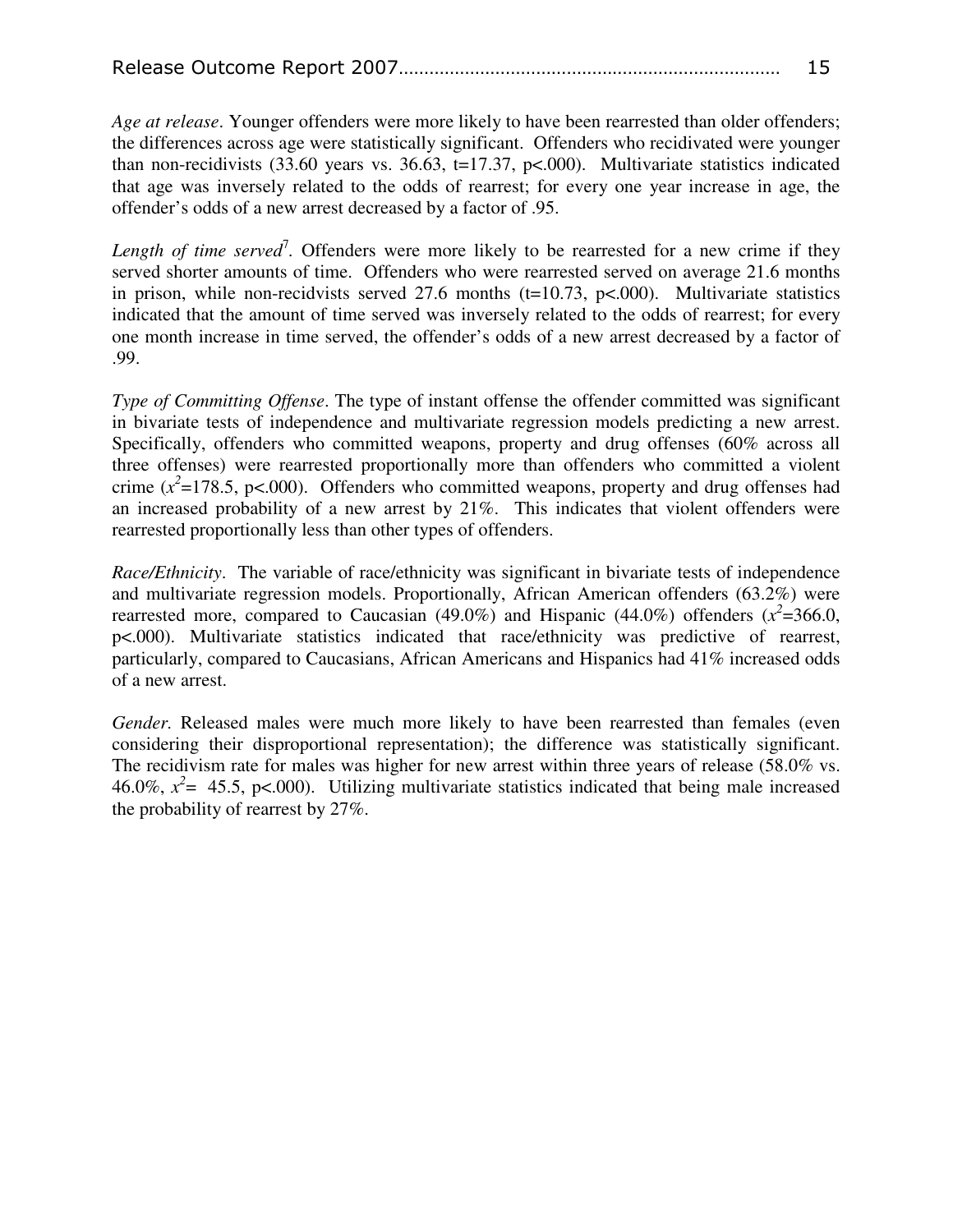#### **Juvenile Justice Commission**

The reporting of results begins with a focus on an examination of the overall recidivism rates for youth released from JJC custody in 2007. As shown in Figure 3, the rate of recidivism increased over time through the three-year period for each of the three measures, although there is a noticeable tapering off beyond 24 months. By one year following release, 64.3% of the 2007 releases resulted in a new court filing/arrest. In addition, more than half (53.9%) committed a new offense resulting in an adjudication/conviction, while 25.0% offended resulting in a new commitment to a State facility. At two years following release, recidivism rates had increased considerably: more than three-quarters (78.9%) had a new court filing/arrest, 69.8% a new adjudication/conviction, and 35.6% a new commitment to a State facility. By three full years after release, recidivism rates rose to more than eight in 10 (85.0%) for new court filings/arrests, 75.1% for new adjudications/convictions, and 38.9% for new commitments.



Figure 3. Overall Recidivism Rates for Youth Released from JJC Custody in 2007

 The study also examined average time to recidivate (in days) for all youth re-offending within three years. Average time to recidivate was as follows:

- for those with a new court filing/arrest, 256 days;
- for those with a new adjudication/conviction, 273 days; and
- for those with a new commitment, 303 days.

In other words, it took (on average) more than eight months for youth with new court filings/arrests to re-offend and about nine months for those with new adjudications/convictions to re-offend. Further, those with a new commitment reoffended in approximately 10 months.

 A closer look at recidivists in Table 3 revealed that a large share of recidivating youth reoffended within six months of release, with a disproportionate share doing so within one year. Specifically, with regard to youth with a new court filing/arrest, 51.2% recidivated within six months, and 75.6% within the first year. Close to half (47.7%) of youth with a new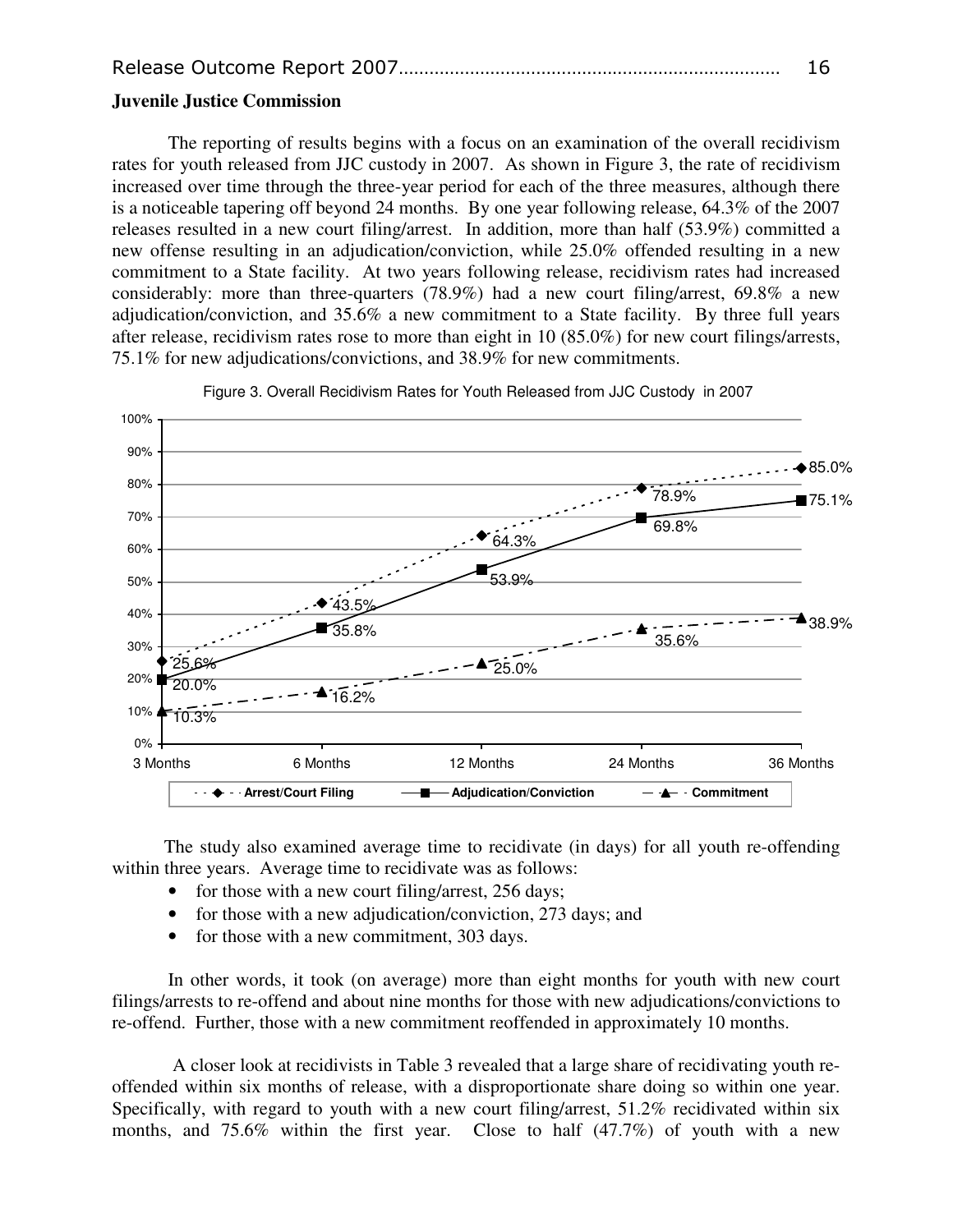adjudication/conviction re-offended within six months, and 71.7% did so within the first year. Finally, 41.7% of those who received a new commitment re-offended within six months, while 64.2% did so within the first year.

 A substantial proportion of the recidivists did so shortly after release. Specifically, among the recidivists, 30.2% of those with a new court filing/arrest, 26.7% of those with a new adjudication/conviction, and 26.5% of those with a new commitment re-offended within *three months* of their release from JJC custody.

| Table 3: Time to Failure                                                                                      |       |       |       |       |        |
|---------------------------------------------------------------------------------------------------------------|-------|-------|-------|-------|--------|
| Within 3, 6, 12, 24 and 36 Months Post-Release<br>12 Months<br>24 Months<br>36 Months<br>3 Months<br>6 Months |       |       |       |       |        |
| Court Filing/                                                                                                 | 234   | 397   | 587   | 720   | 776    |
| Arrest                                                                                                        | 30.2% | 51.2% | 75.6% | 92.8% | 100.0% |
| Adjudication/                                                                                                 | 183   | 327   | 492   | 637   | 686    |
| Conviction                                                                                                    | 26.7% | 47.7% | 71.7% | 92.9% | 100.0% |
| Commitment                                                                                                    | 94    | 148   | 228   | 325   | 355    |
|                                                                                                               | 26.5% | 41.7% | 64.2% | 91.5% | 100.0% |

#### *Recidivism by Offender Status*

Committed and probationer youth were equally likely to receive a new court filing/get arrested within the three-year period (committed  $= 85.1\%$ ; probationers  $= 84.8\%$ ). Committed youth were slightly more likely to re-offend and be adjudicated/convicted (75.3% vs. 74.8%), and somewhat more likely to re-offend and receive a new commitment (40.7% vs. 34.4%). None of the differences were statistically significant.

With regard to the time it took to recidivate, committed youth took somewhat longer than probationers to re-offend for new court filings/arrests (260 days vs. 248 days), and for adjudications/convictions (281 days vs. 255 days). In contrast, probationers took somewhat longer to re-offend for new commitments (335 days vs. 292 days). None of the differences were statistically significant.

#### *Factors Associated with Recidivism*

This recidivism study examined differences between those who did and those who did not recidivate in terms of a limited number of factors (i.e., variables) available for examination. The analysis of bivariate relationships revealed that for this released population, seven factors were associated with recidivism within three years (on one or more of the three measures). These factors included gender, age at release, race/ethnicity, municipality of residence, number of total adjudications of delinquency, type of committing/admitting offense, and degree of committing/admitting offense.

*Gender*. Released males were much more likely to have recidivated than females; the difference was statistically significant for each of the three measures. The recidivism rate for males was substantially higher for new court filing/arrest within three years of release (86.1% vs. 65.3%, p= .000); for new adjudications/convictions  $(76.3\% \text{ vs. } 55.1\%, \text{ p} = .001)$ ; and for new commitments  $(40.5\% \text{ vs. } 10.2\%, \text{ p} = 0.000).$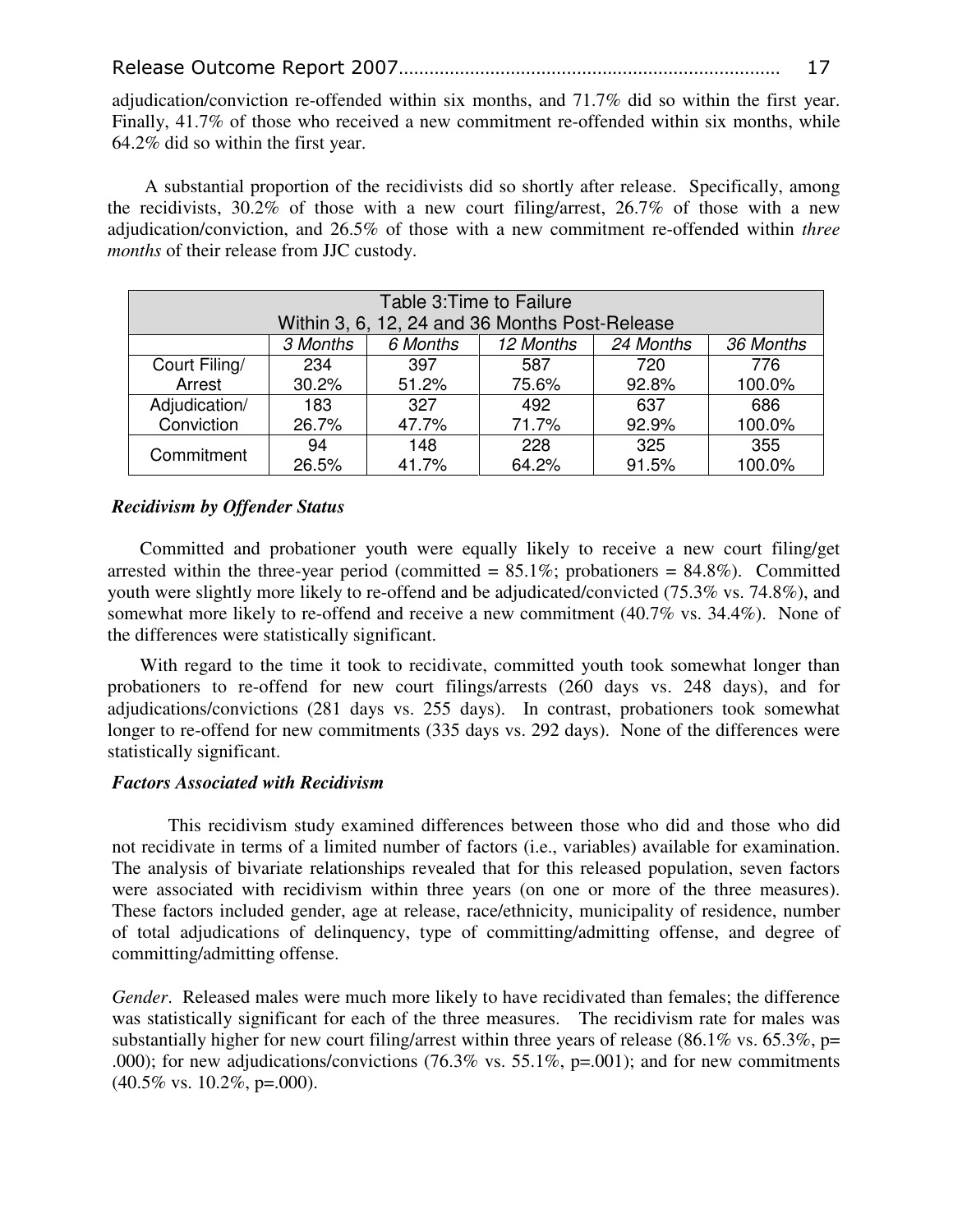*Age at release*. Younger juveniles were more likely to have recidivated than older juveniles; the differences across age were statistically significant for each of the three measures. For new court filings/arrests, recidivists were younger than non-recidivists  $(17.7 \text{ years vs. } 18.1, \text{ p} = .001)$ . Similarly, those with a new adjudication/conviction were significantly younger at the time of release than those without a new adjudication/conviction (17.7 vs. 18.0, p=.000). The same was true for new commitments  $(17.5 \text{ vs. } 17.9, \text{ p} = .000)$ .

*Race/Ethnicity*. Released Asian youth were most likely to have had a new court filing/arrest (100.0%; all three releases), followed by African American youth (87.1%), Hispanic youth (80.6%), and Caucasian youth (77.1%). This difference in new court filings/arrests across race/ethnicity was statistically significant (p=.023). Asian youth (100.0%) were also most likely to have received a new adjudication/conviction, followed by African American youth (77.1%), Hispanic youth (70.3%), and then Caucasian youth (68.7%). Finally, the difference for new commitments across race/ethnicity was statistically significant ( $p=0.00$ ). A total of 42.9% of African American youth received a new commitment, followed by 34.3% of Hispanic youth, 33.3% of Asian youth, and 16.9% of Caucasian youth.

As part of the analysis, race/ethnicity was recoded into "minority" and "nonminority" categories (with Caucasian the sole race/ethnicity category coded as nonminority). Those categorized as minority (i.e., youth of color) were more likely to have recidivated for each of the three measures. The differences were statistically significant for new court filings/arrests  $(p=.035)$ , and for new commitments  $(p=.000)$ , where the greatest difference was evident. Specifically, released minority youth received a new commitment at a rate of 41.0%, as compared with 16.9% of nonminority youth.

*Municipality of Residence*. Releases were categorized as residing in one of the six most densely populated New Jersey cities (six Major Urban), or not. Those residing in the Major Urban areas were more likely than those in non-Major Urban areas to have recidivated based on new court filing/arrest (91.0% vs. 80.1%, p=.000); new adjudication/conviction (79.8% vs. 71.4%, p=.004); and new commitment  $(45.1\% \text{ vs. } 33.8\% \text{.)} = 0.000$ .

*Number of Adjudications*. The average number of adjudications of delinquency at the time of commitment/admission to the JJC (both prior and current adjudications) for the released population was 6.7. The average was significantly greater for youth who experienced a new court filing/arrest within three years of release than for those who did not (6.9 vs. 5.1, p=.000). The same was true for new adjudications/convictions  $(7.0 \text{ vs. } 5.5, \text{ p} = .000)$ , and for new commitments (7.4 vs. 6.2, p=.000).

*Type of Offense*. Youth committed/admitted to the JJC for CDS offenses were most likely to have had a new court filing/arrest within three years (91.3%), followed by those entering with property offenses (87.2%), weapons offenses (86.4%), public order offenses (84.9%), VOPsviolations of parole- (83.5%), and then persons offenses (79.4%). The difference in recidivism by offense type was statistically significant (p=.024). For new adjudications/convictions, the highest recidivism rate was for youth with CDS offenses (83.0%), followed by those with property offenses (79.5%), public order offenses (77.4%), weapons offenses (74.6%), VOPs (71.9%), and, finally, persons offenses (68.9%). The difference was also statistically significant  $(p=0.013)$ . Finally, for new commitments, youth with CDS offenses had the highest recidivism rate (52.9%), followed by those with property offenses (38.5%), public order offenses (37.7%),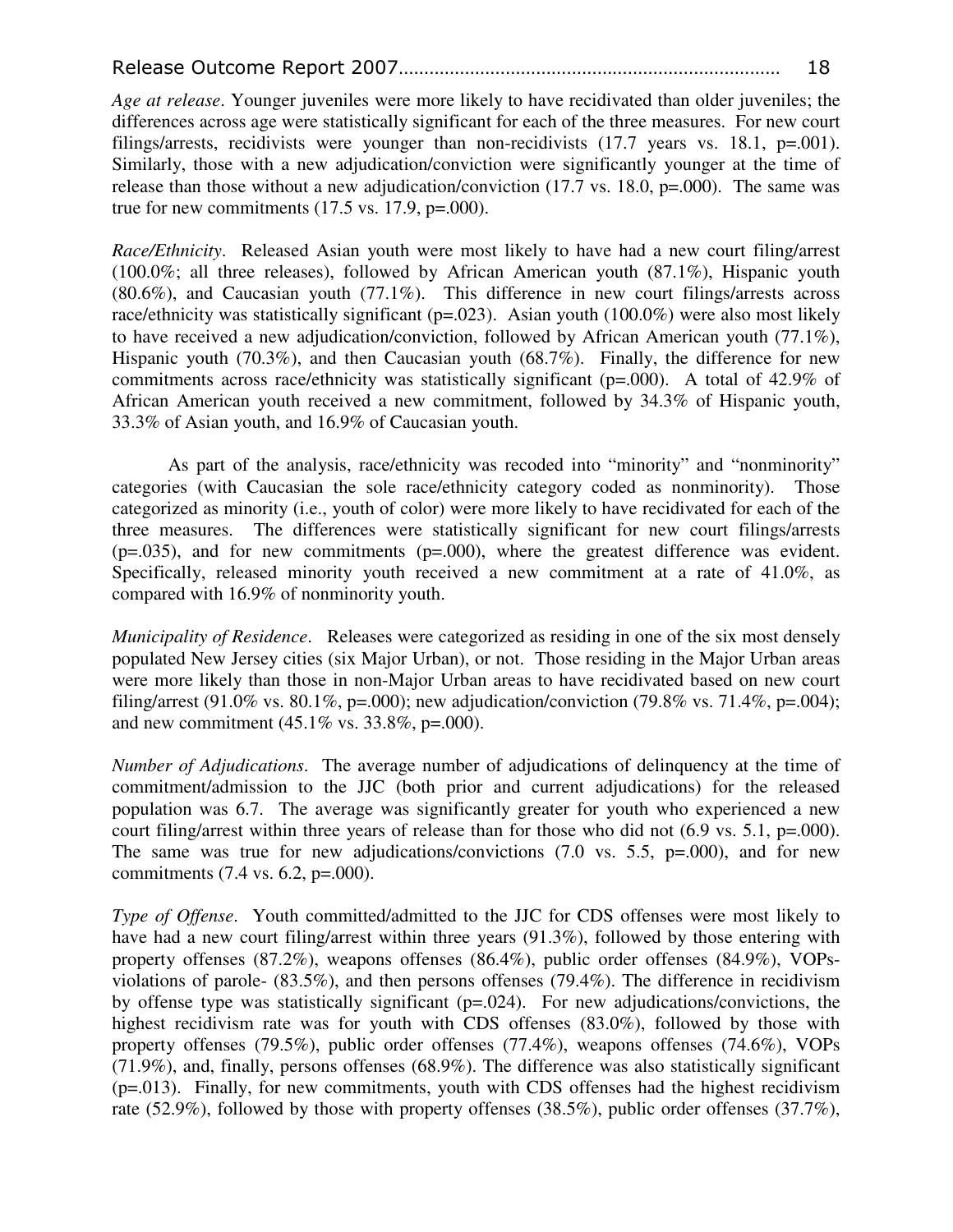weapons offenses (33.9%), VOPs (33.7%), and persons offenses (33.3%). The difference in new commitment rate was also statistically significant (p=.000).

*Degree of Offense*. Youth committed/admitted to the JJC for 3<sup>rd</sup> degree offenses were most likely to have a new court filing/arrest within three years (90.0%), followed by those entering with DP/PDP offenses (89.3%),  $4<sup>th</sup>$  degree offenses (86.5%), VOPs, which have no designated degree (83.5%),  $2<sup>nd</sup>$  degree (77.4%), and, finally,  $1<sup>st</sup>$  degree (74.3%). The difference in new court filing/arrest by degree of offense was statistically significant (p=.001). For new adjudications/convictions, the highest recidivism rate was also for youth with  $3<sup>rd</sup>$  degree offenses (80.8%), followed by DP/PDP offenses (80.4%),  $4^{th}$  degree offenses (79.7%), VOPs (71.9%),  $2^{nd}$ degree offenses (68.5%), and  $1<sup>st</sup>$  degree offenses (61.4%). The difference was also statistically significant (p=.002). Finally, for new commitments, youth with  $3<sup>rd</sup>$  degree offenses had the highest recidivism rate (48.1%), followed by those with  $4<sup>th</sup>$  degree offenses (37.8%), DP/PDP offenses (37.5%), VOPs (33.7%),  $2<sup>nd</sup>$  degree offenses (30.6%), and  $1<sup>st</sup>$  degree offenses (28.6%). The difference in new commitments was also statistically significant  $(p=.001)$ .

#### **MOVING FORWARD: JOINT AGENCY REAL TIME RECIDIVISM DATA MART**

Prior to this report, The NJDOC, JJC and SPB all maintained separate data processing systems that record offender information, making it difficult — if not impossible — to compile data that spans the three systems. Information tended to be siloed within each agency. Gathering and comparing recidivism data from all three agencies provides the departments with key information that will be useful in determining success or failures in programming, thereby breaking the cycle of crime, punishment and re-offending that continues to be a significant public safety issue.

A solution was needed to integrate the data that crosses agency lines and provide reporting capabilities that will allow staff the flexibility of individual offender or ad-hoc reporting. As such, a data mart is being developed, whereby the data about the offenders release and recidivism rates will be linked to a cluster of variables, such as "Time", "Location", "Service", Severity", "Age", "Ethnicity" and other classifications. Reporting from the Data Mart will be re-usable; therefore, each subsequent report need is met more quickly and less expensively. It is anticipated that the data mart will provide users with the ability to produce reports quickly and accurately regarding the time, location and characteristics (sentence type, ethnicity, etc.) of offenders being released. Similarly, the data mart will be used to measure recidivism rates by characteristics or by program participation and education level. This particular function could provide many long-term benefits for the State in terms of measuring the efficacy of the services and programs provided to offenders while incarcerated and in the community. Once the recidivism data base is developed, the State will have the ability to extract sophisticated case level data sets and generate reports within minutes and in real time that otherwise would take weeks or even months to compile.

The goal of the project is to implement a best-in-class process that will drive a more focused and efficient use of re-entry resources. The Data Mart will be the source of collective information that will provide the basis for the State of New Jersey to implement new policies that impact recidivism and will result in an improvement in public safety as well as significant cost savings. The NJDOC is the lead agency for the coordination of this project, which will be managed by the Department's Office of Information Technology.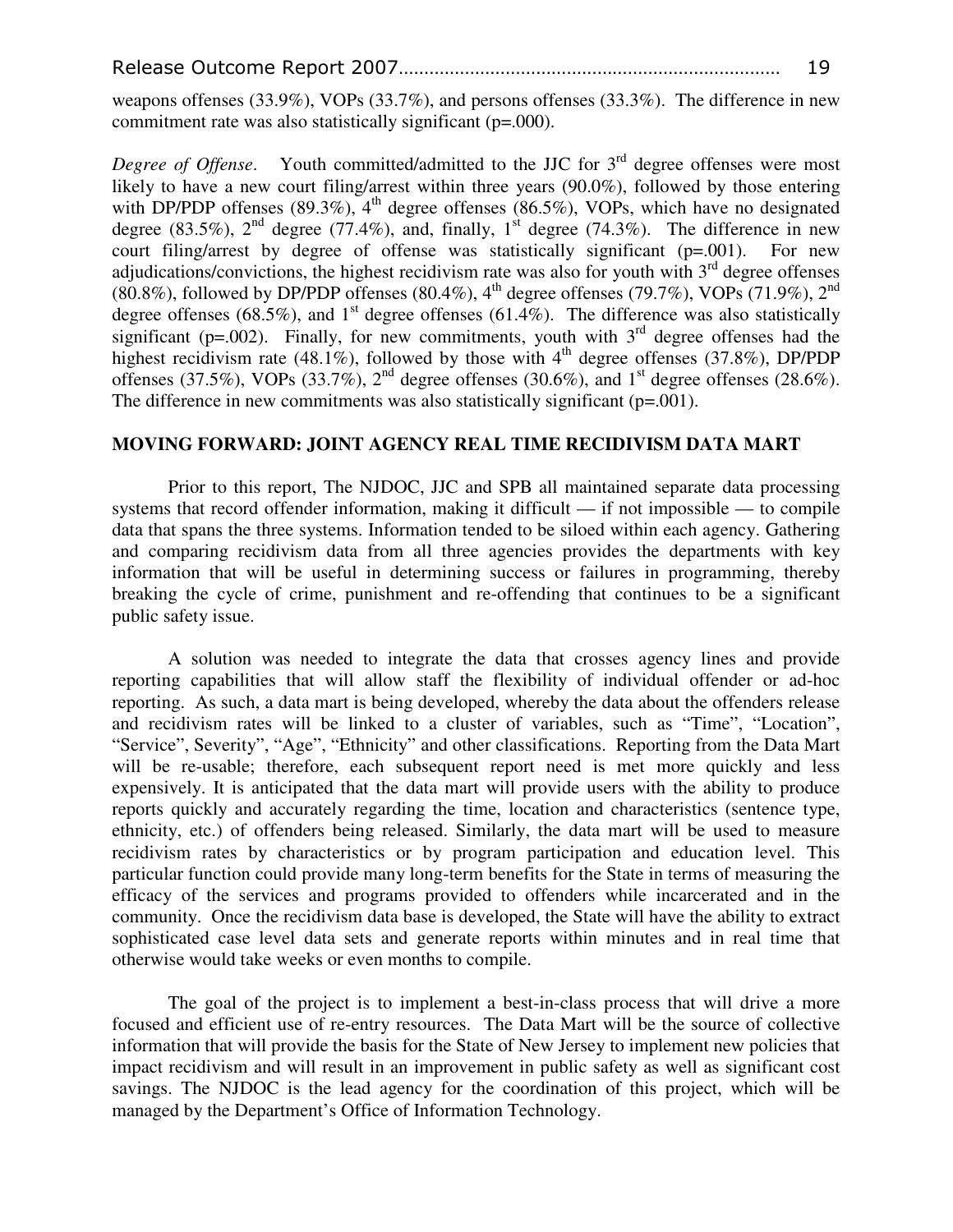An interagency working group has also been established to provide advisory and technical assistance capability in the design and development of the tool. Comprised of representatives from the New Jersey Department of Corrections, State Parole Board, Juvenile Justice Commission, Rutgers University, New Jersey Office of Information Technology, Department of Law and Public Safety, the NJ State Police and Administrative Offices of the Courts, this Data Mart will streamline and ease the production of time-sensitive queries and forthcoming reports.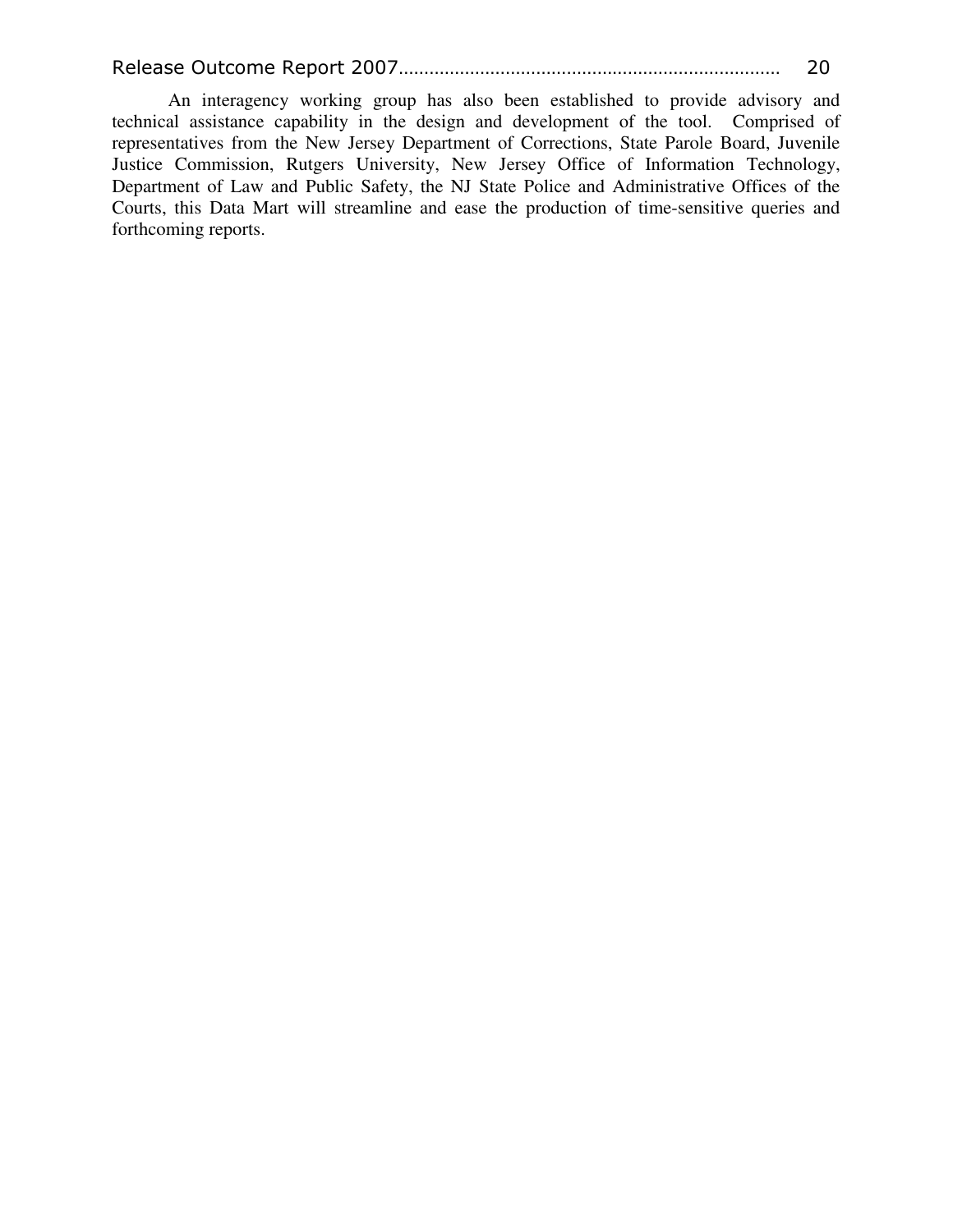|--|--|

#### **CONCLUSION**

For the 2007 outcome report, the New Jersey Department of Corrections (NJDOC), the New Jersey State Parole Board (NJSPB) and the Juvenile Justice Commission (JJC) examined the recidivism of a select cohort of offenders (juvenile and adult) who were released from the custody of each respective law enforcement agency in calendar year 2007. The NJDOC examined both supervised (NJSPB) and unsupervised releases. Under legislative mandate, P.L. 2009, c.329, (C.30:4-91.15), the agencies are required to report the recidivism rates for offenders released from the correctional facilities in New Jersey. The agencies examined three measures of recidivism: rearrest, reconviction and reincarceration. These three measures are defined somewhat differently according to the population being studied (juvenile or adult). The NJDOC defines recidivism in agreement with the Department of Justice, Bureau of Justice Statistics and the Pew Center on the States, while the JJC defines recidivism in accordance with the National Council of Juvenile Correctional Administrators (CJAC). All analyses presented the overall recidivism rates for offenders up to 36 months post release.

The rearrest rate for the adults (supervised and unsupervised) was 56.7% at the 36-month mark, while the juvenile sample had a rearrest rate of 85% after 36 months. Of the adult sample, approximately half (1,999) of the supervised offenders who were rearrested (4,156) did so within 12 months of their release, while 44% of the unsupervised offenders who were rearrested did so within the first six months. The results also indicate that juveniles began to re-offend in the early months after release from custody. Specifically, 25.6% of the juveniles were rearrested after three months.

As policymakers galvanize attention toward proven program approaches to reduce criminogenic behavior, the NJDOC, SPB and JJC will adhere to their mission statements and continue the efforts to keep both adult and juvenile offenders from returning to a life behind bars. Commitment to this goal ensures safer communities and provides a benchmark for future success.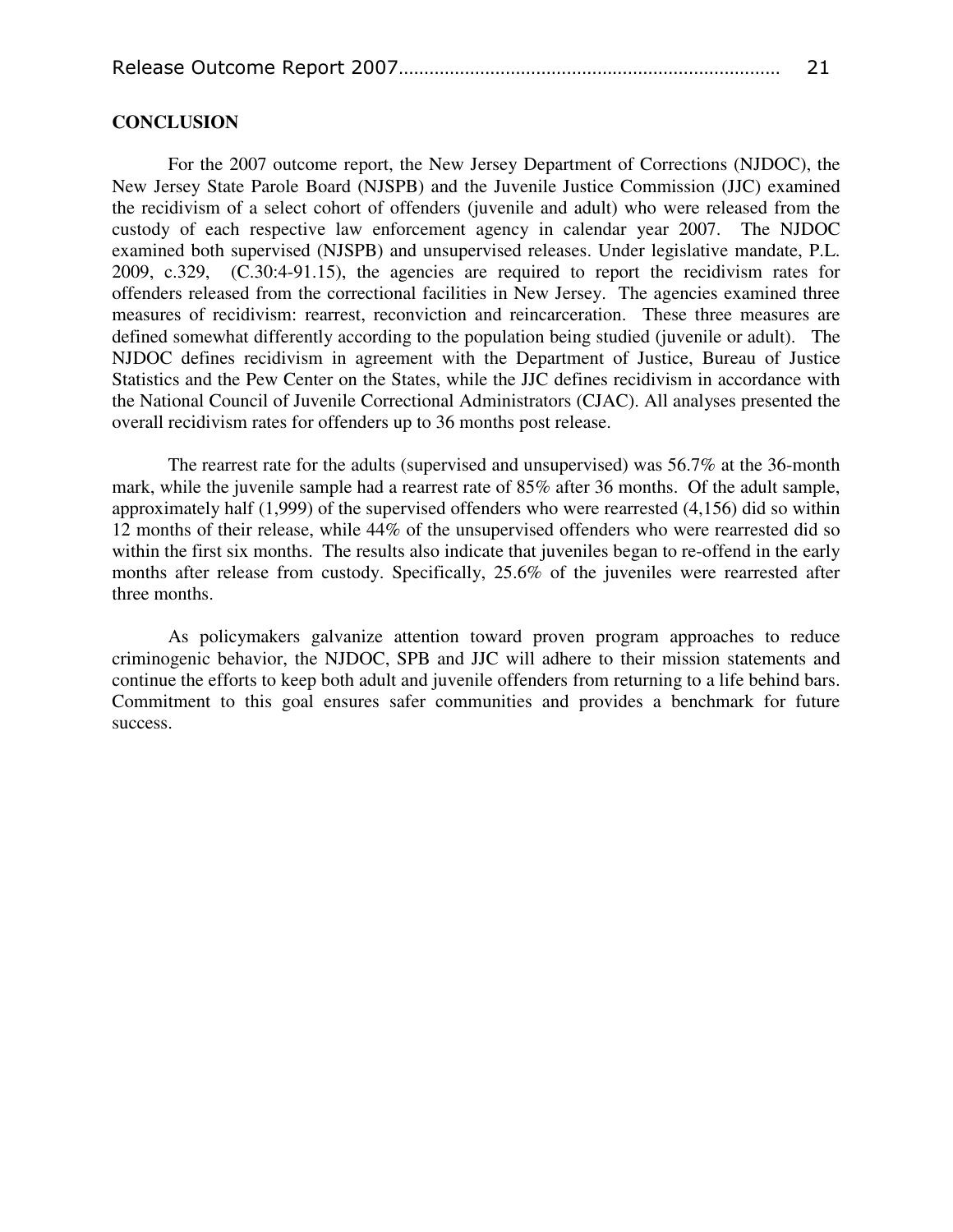#### Notes

1. This outcome study uses the same counting measure of readmission to the NJDOC for a new crime or a technical violation as the recent PEW publication, with the exception that 1,037 cases had to be excluded due to missing information and/or mismatched identities. A review of these reincarcerations would bring the NJ reincarceration rate to 40%, a number closer to Pew's finding of 42% reincarceration. This indicates that New Jersey continues to see a decrease in correctional readmission. The mismatches in identity and missing information will be addressed moving forward.

2. CJCA White Paper, page 8.

3. This decision is most relevant for the measures "new adjudication/conviction" and "new commitment to JJC/DOC." For example, "new adjudication/conviction within one year" means that the offense leading to the new adjudication/conviction occurred within one year, even though the actual adjudication/conviction may have occurred sometime after that one-year mark. An end date (December 31, 2010) was utilized for the analysis after which recidivism was not considered for anyone in the study. By that date, all study youth had been released for at least three years. This was done to maximize consistency across annual recidivism analyses.

4. The requested list of 2007 releases excluded committed youth whose admission type was identified as technical parole violators or post incarceration violators; the initial list totaled 983 releases. Release types included maxed out, maxed to P.I., paroled and release completed. Releases identified as transfers to DOC were excluded. Subsequently, a decision was made to exclude a small number of additional youth with admission types of readmission (for probationers), return from escape and transfer (administrative/completed/secure). Also, releases from county jails and juvenile detention facilities were excluded. Therefore, the analysis is focused on youth admitted to JJC custody on the current adjudicated offense(s) as a new admission or as a recommitment from the court. In addition, a small number of youth who could not be identified in the judiciary's FACTS search were dropped from the analysis. Finally, a handful of cases were also excluded due to a lack of relevant valid data, resulting in the final total of 913 releases for which recidivism analysis was conducted.

5. JJC committed juveniles averaged 18.0 years of age at release from custody, while JJC probationers were somewhat younger, averaging 17.3 years. In addition, the average age at admission to JJC for the released population was 17.0 years; 17.1 for committed and 16.8 for probationer youth.

6. These definitions follow the NJ Criminal Codes Parts 1 through 5 (except Weapons and Drug Offenses- defined in Part 5 Crimes against Public Order, Health and Decency) and are extracted for the study purposes. Violent crimes involve Danger to a Person (which includes Criminal Homicide, Cloning, Assault, Reckless Endangering and Threats, Kidnapping, Sexual Offenses, Robbery, Arson and Bias Crimes). Property crimes include Offenses against Property (which includes Criminal Mischief & Other Property Destruction, Burglary & Criminal Intrusion, Theft, Forgery & Fraudulent Practices and Disturbance/Desecration of Human Remains). Weapons offenses are violations of restriction on the possession, use, sales or trafficking, manufacturing, import and export of deadly weapons (firearms and their ammunition, silencers, explosives and certain knives). Drug offenses are violations of restrictions on the possession, manufacture, or distribution of Controlled Dangerous Substances (drugs classified as having a potential for abuse). This also includes Anti-Drug Profiteering, Drug Dealer Liability, and Drug Paraphernalia crimes.

7. Length of Stay means the time an inmate served in custody from the Date of Sentence (or Probable Cause Hearing if the original admission was a Technical Parole Violation) until the date of release to the community either at maximum custodial term or to Parole supervision. This represents the time that the inmate was the responsibility of NJ-DOC regardless of his or her custodial location. Some inmates served additional time in jail custody prior to their conviction and sentencing. There were 9,472 cohort